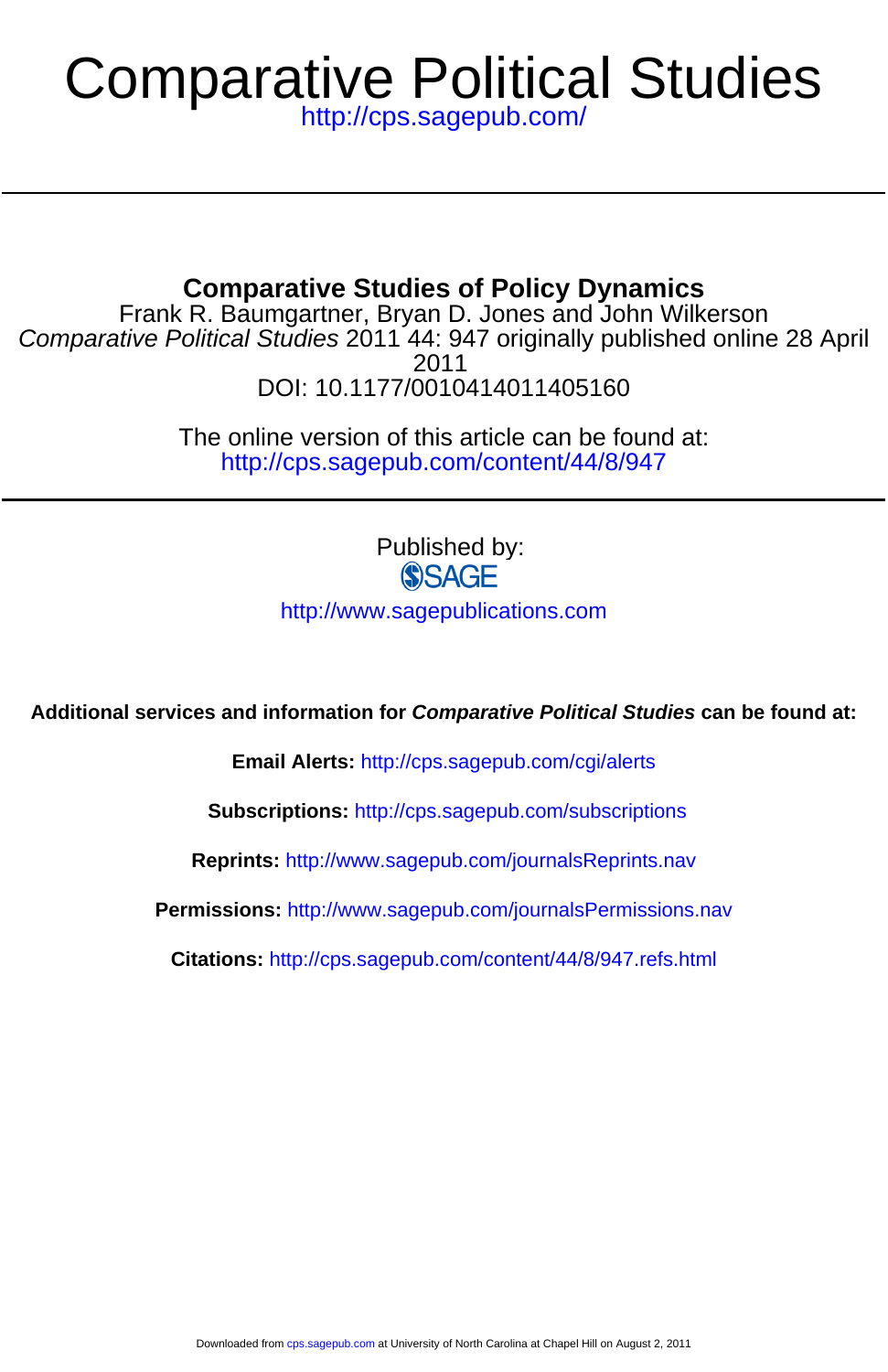# **Comparative Studies of Policy Dynamics**

Comparative Political Studies 44(8) 947–972 © The Author(s) 2011 Reprints and permission: http://www. sagepub.com/journalsPermissions.nav DOI: 10.1177/0010414011405160 http://cps.sagepub.com



**Frank R. Baumgartner<sup>1</sup>, Bryan D. Jones<sup>2</sup>, and John Wilkerson3**

#### **Abstract**

Major new understandings of policy change are emerging from a program to measure attention to policies across nations using the same instrument. Participants in this special issue have created new indicators of government activities in 11 countries over several decades. Each database is comprehensive in that it includes information about every activity of its type (e.g., laws, bills, parliamentary questions, prime ministerial speeches) for the time period covered, typically several decades. These databases are linked by a common policy topic classification system, which allows new types of analyses of public policy dynamics over time. The authors introduce the theoretical and practical questions addressed in the volume, explain the nature of the work completed, and suggest some of the ways that this new infrastructure may allow new types of comparative analyses of public policy, institutions, and outcomes. In particular, the authors challenge political scientists to incorporate policy variability into their analyses and to move far beyond the search for partisan and electoral explanations of policy change.

#### **Keywords**

comparative politics, comparative public policy, policy agendas, punctuated equilibrium, policy dynamics

#### **Corresponding Author:**

Frank R. Baumgartner, University of North Carolina at Chapel Hill, 313 Hamilton Hall, Chapel Hill, NC 27599-3265, USA Email: Frankb@unc.edu

<sup>&</sup>lt;sup>1</sup>University of North Carolina at Chapel Hill, Chapel Hill, NC, USA

 $^2$ University of Texas, Austin, TX, USA

<sup>&</sup>lt;sup>3</sup>University of Washington, Seattle, WA, USA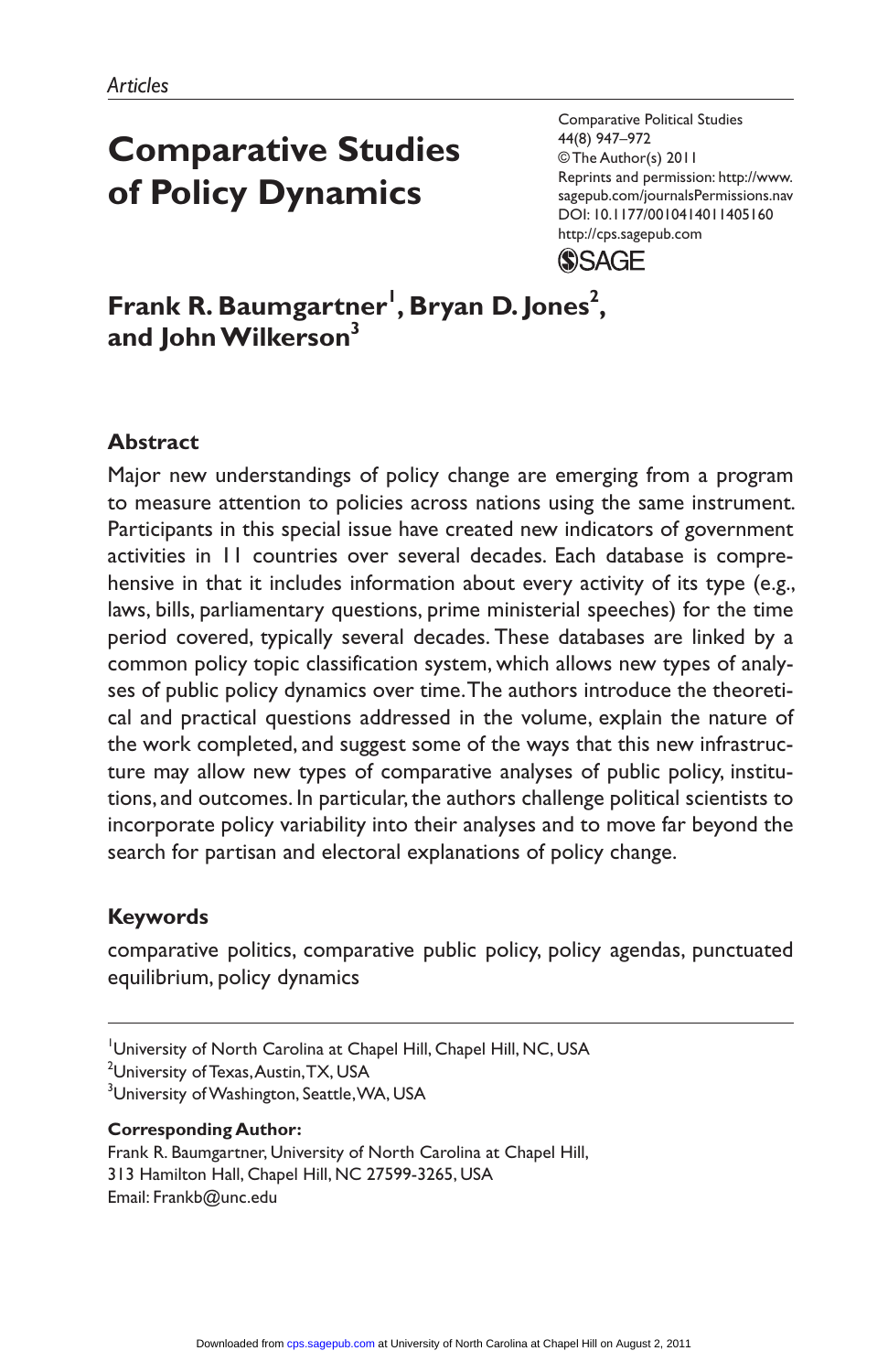Comparative politics research generally highlights three main variables as central to understanding policy change: preferences, institutions, and information.<sup>1</sup> However, the roles of preferences and institutions have received much more attention than the role of information. Because institutions are usually stable except in the very long term, preference shifts as the result of electoral replacement are widely assumed to be the central source of policy change. The policy preferences of a governing coalition change when election fortunes dictate, which in turn brings about a new set of policies. Institutional variations are valuable in explaining differences across countries, but intracountry variation over time is often attributed to partisan shifts in government control brought about by elections. Indeed this is sometimes treated as if it were the sine qua non of democratic politics. In their influential book, Hans-Dieter Klingemann and colleagues reflect this common view: "To a remarkable extent, the policy priorities of governments in modern democracies reflect the formal programs presented by competing political parties during elections. This congruence between promise and performance is at the heart of what we mean by 'democracy'" (Klingemann, Hofferbert, & Budge, 1994, p. 2). To many political scientists, elections are the key element of democracy, and if policy changes cannot be explained by elections, then these changes lack democratic legitimacy. We believe that elections are indeed fundamental elements of democracy but that policy changes frequently stem from the emergence of new information or changes in the social or economic environment that are not so simply related to the electoral process.

Political actors have policy preferences and attempt to maximize their behavior with respect to them. The extent of their abilities to do this is limited, however. Herbert Simon (1985) noted that different scholars mean very different things when they assume rationality—that is, goal maximization in politics. In the "strong" form, rational actors who benefit from complete information have unlimited cognitive capacity. In various "weak" forms, information is incomplete and actors simply "do their best" to make the most appropriate decisions, given the information at hand. This last point is essential: If the preferences drive action as they interact with the best available information, then we need to know more about that information. Where does it come from? How do political actors who cannot attend to all incoming signals all of the time become aware of new information? How do they respond to it? How do they interpret it? Do they attempt to alter their rivals' interpretations of the same bits of information?

Given the complexity of political life and the myriad problems facing modern governments, information is intimately connected to attention. New information about long-term poverty rates may draw attention to an aspect of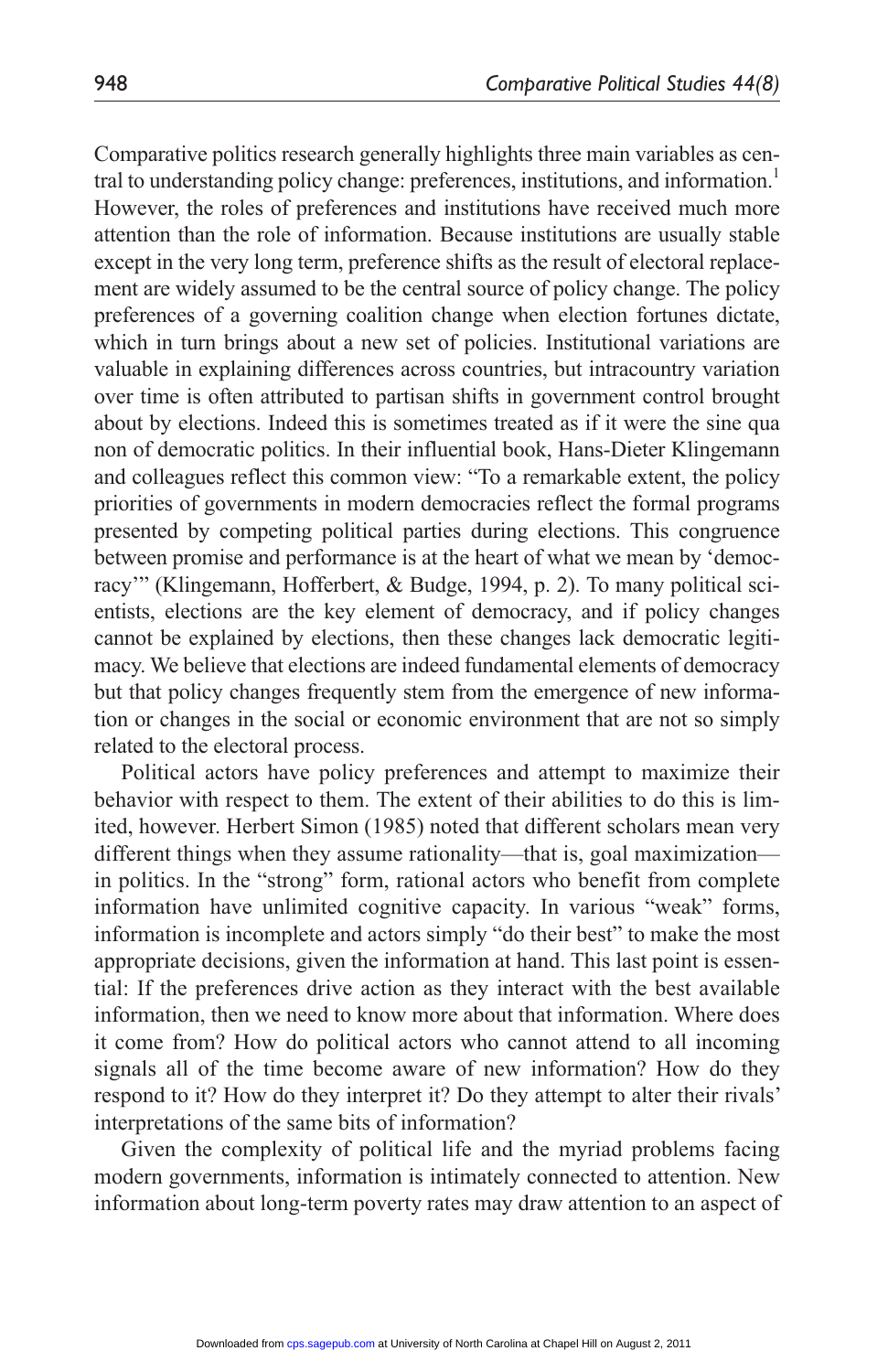the issue of poverty that was not previously central to the debate. But if that information is ignored, then it can have no effect. Much of politics is about highlighting information as political actors compete to define a political issue. If such "attention shifts" occur, behavior might very well change whereas preferences do not. Behavior is partly a product of assumptions about which alternatives best advance one's preferences—and these assumptions are inevitably products of information. Thus, at least for the "weak" form of rational choice decision making, attention, or information, is a key component of policy change. In the "strong" form, information is assumed to be complete and cognitive capacity unlimited, so there can be no "new" information, and attention can therefore be safely ignored. Moving from the "strong" to the "weak" form of rationality therefore introduces a new essential variable, which is attention. By shifting attention from one to another element of a complex decision, new information plays a key role in updating preferences. In any case, information is central in any theory of policy choice, though it is often left implicit under the guise of "updating preferences." We believe the two are better retained as separate variables. As we show, virtually all of the empirical power comes in integrating attention, or information, not with any assumptions about how preferences shift.

We do not argue that policy preferences are unimportant, only that the importance of information is generally underappreciated and, as a result, understudied. For example, in the case of the 2008 vote in the U.S. Congress on the Troubled Asset Relief Program, less favorably termed the "Wall Street bailout bill," many legislators shared the sentiment of Republican Party Leader in the House of Representatives, John Boehner, who commented, "My colleagues are angry about the situation they find themselves in. Nobody wants to have to support this bill" (Jones & Surface-Shafran, 2009). In this case, the standard rational choice assumption that actors "update their preferences based on information" seems to leave much to be explained. New information, the financial collapse of September 2008, certainly produced changes in behavior. But it is less evident that the behavioral changes were motivated by preference shifts (resulting from the introduction of new information).

In our view, preferences lose their independent explanatory power when the effects of "preference shifts" and "new information" are indistinguishable. If preferences can change based on new information, they risk becoming meaningless as scientific explanations of policy change, or at least indistinguishable from the information that causes preferences to change. To avoid conflating preferences and information, they must be treated as separate analytic categories. The effects of preference shifts can be assessed by how elections or other leadership changes alter policy. The effects of information can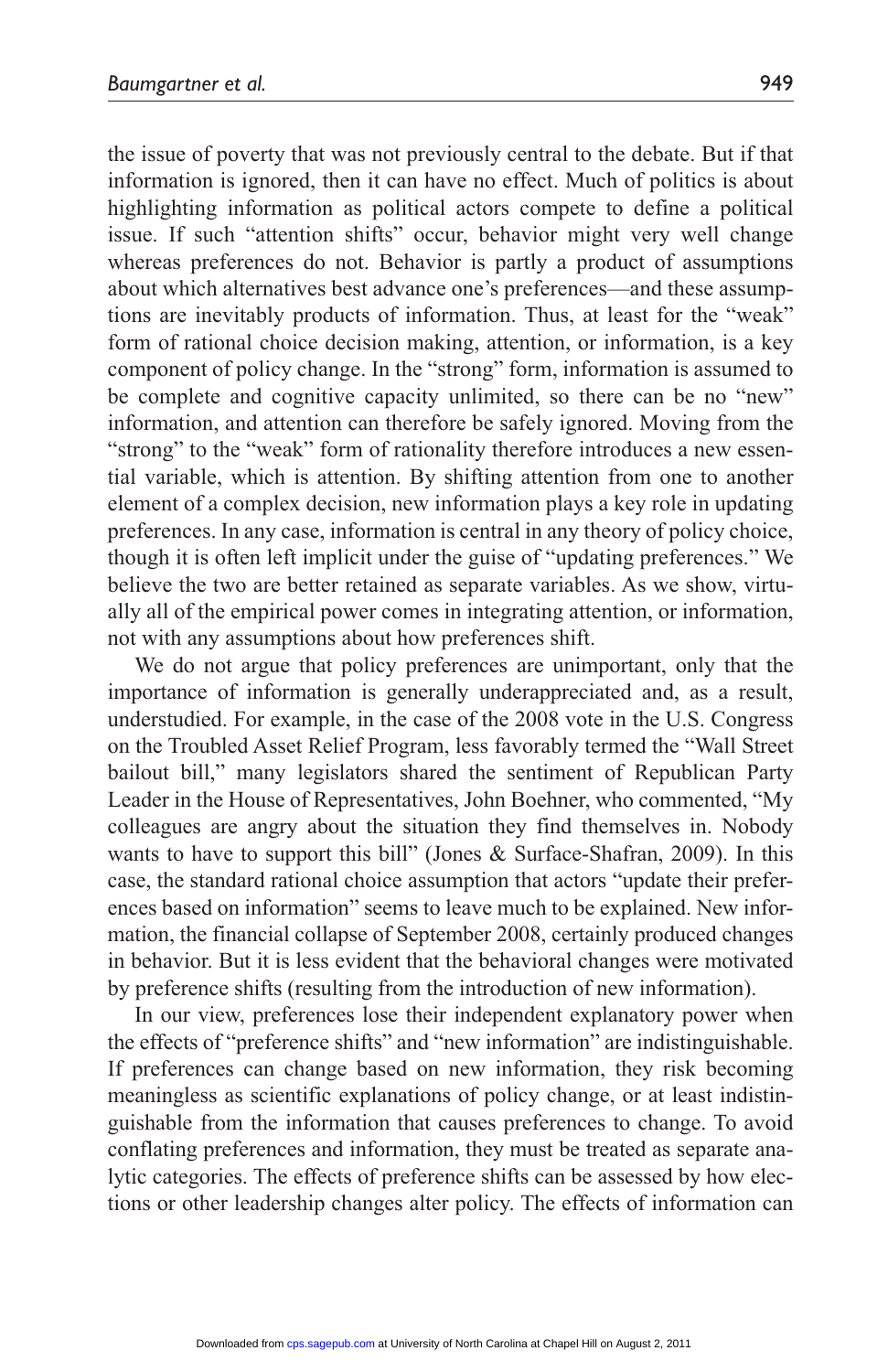be generally assessed by the policy changes that occur in the absence of such membership shifts, including whether membership shifts fail to produce substantial changes in policy. Information flows can be monitored via indicators of social and economic change, whereas policy maker attention to information can be assessed by changes in their attention to a given policy topic (after controlling for electorally induced preference shifts). Changes in policy relevant information can sometimes be measured systematically (e.g., changing economic conditions or crime rates). Sometimes, however, it is more difficult to measure (e.g., progress in maintaining a nation's economic competitiveness or position in the world order). Attention to information can be more readily measured, and that is our focus here.

Key to the articles in this issue is the shifting attention of governing coalitions. Shifts in attention must precede changes in policy action, whether these shifts are caused by changes in electoral fortunes or other factors. These studies all are based on comprehensive analyses of governmental activities over several decades, across multiple institutions. Each study relies on the same policy content system that covers the full range of the policy activities of Western governments and allows scholars systematically to trace shifts in policy attention: across countries; across time, including preceding and following elections; across issue domains, within and between countries; and across institutional settings within a single country. The broad scope of our project allows us to compare the relative importance of possible sources of variance in policy attention and subsequent policy action, and we find important components of change related to each. Elections matter, but so do many other factors.

The subject of agenda setting has received considerable attention in comparative studies. However, the concept means different things to different scholarly communities. In communications studies, works refer to McCombs and Shaw's (1972) conception of the "agenda-setting function of the mass media" (also see Dearing & Rogers, 1996). Here, and for many scholars (Gilliam & Iyengar, 2000; Iyengar & Kinder, 1987), agenda setting is assessed in terms of media coverage of a given topic and how media frames affect how members of the public conceive of or think about the topic. As Bernard Cohen (1963) wrote, the media cannot tell us what to think, but they can tell us what to think about. Some communications scholars have examined the scarcity and the diversity of the media agenda, including the number of stories carried in a daily newspaper compared to the number reported on the nightly news broadcast (McCombs & Zhu, 1995). Through their ability to frame understandings of issues, newspapers and other media outlets "set the agenda" for the public or for government officials.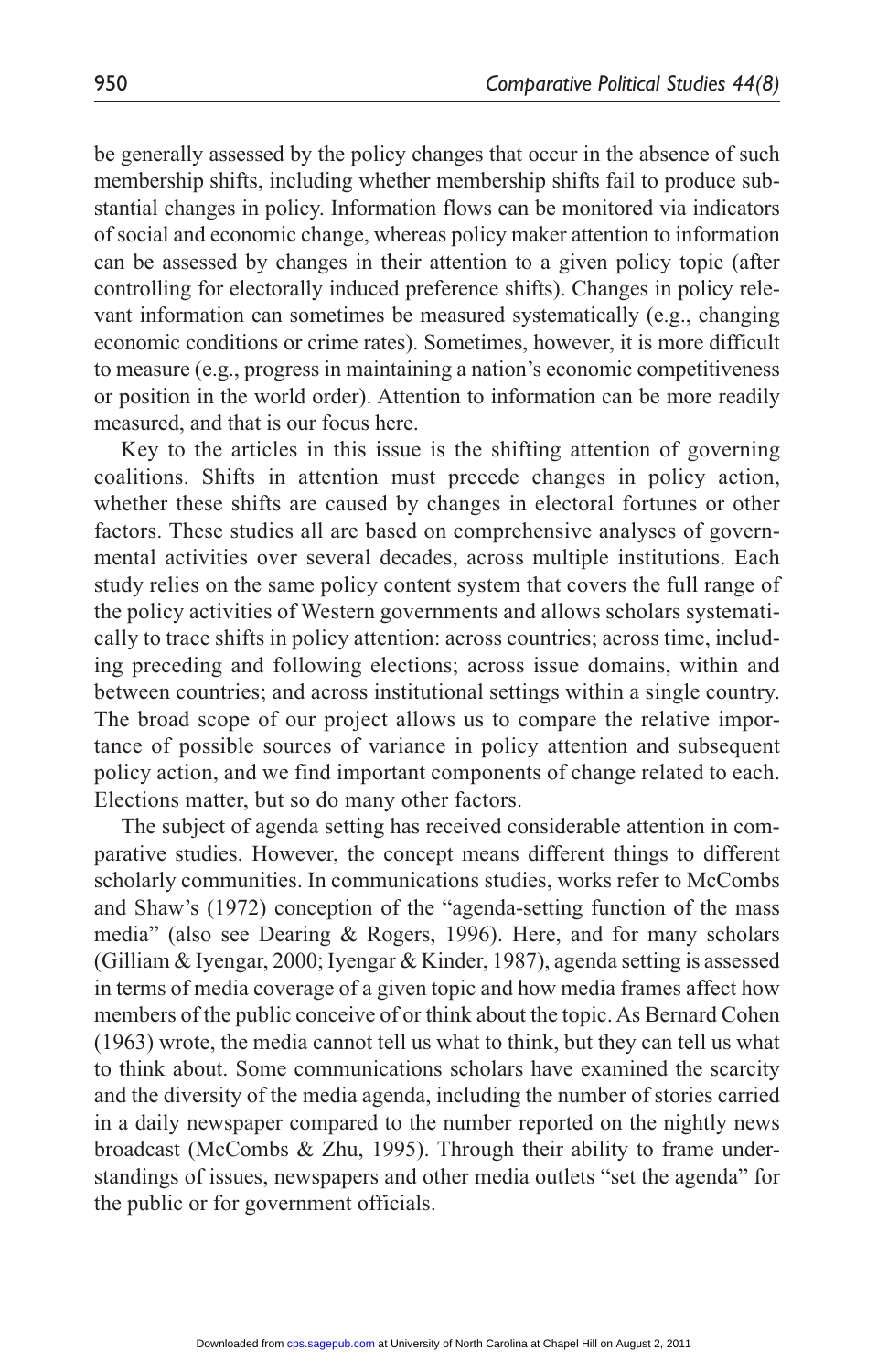Another significant body of agenda-setting research focuses on how institutions or parliamentary leaders affect policy outcomes by controlling the sequence of voting on various alternatives (see, e.g., Cox & McCubbins, 2005; Rasch & Tsebelis, 2010; Riker, 1986, 1995; Shepsle & Weingast, 1981, 1987). This literature is familiar to scholars of comparative political institutions as it is related to fundamental theoretical concerns about issue cycling (Arrow, 1970) and the effects of institutional rules and parliamentary "agenda setters" on the outcomes of parliamentary debates without necessarily changing any preferences.

A third body of work follows a long tradition in American politics focusing on the dynamics by which policy issues emerge as political controversies. In this policy literature perspective, stemming especially from the work of Schattschneider (1960) and Bachrach and Baratz (1962) and followed up by the works of Cobb and Elder (1972), Kingdon (1984), and Baumgartner and Jones (2009), agenda-setting research starts with the assumption that governmental agenda space is scarce. Scholars ask why certain issues make it onto the agenda whereas others do not.

The typical agenda-setting study from the policy literature suggests a highly dynamic policy-making process where change can occur more rapidly than a preference-based approach would lead us to expect. Changes in information are central to any explanation. The scarcity of the attention of policymaking institutions is critical. There are many more problems than governments can possibly attend to, and each problem may be extremely complex. These challenges lead to attention scarcity. For example, discussions of poverty may be focused on the severity of the problem or on the efficiency of the solutions but rarely both at once. Both are relevant dimensions, but attention typically is not divided in proportion to any comprehensive assessment of the relative weight of the diverse elements of an issue (see Jones & Baumgartner, 2005).

This policy agenda-setting perspective also highlights the multidimensional nature of the policy process—how attention scarcity can cause policy-making attention to shift from energy to health care to immigration to the economy to war, climate change, or human rights. Policy makers clearly respond to new information. A recent example of the importance of changing information flow for policy change was the economic and fiscal crisis of 2008-2009, which prompted a U.S. president who described himself as a "free market kind of guy" reluctantly to propose massive economic interventions, including state acquisition of banks and insurance companies and infusions of state funds into private markets. Bank bailouts were clearly not part of any party's political platform, but President Bush's Democratic successor, Barack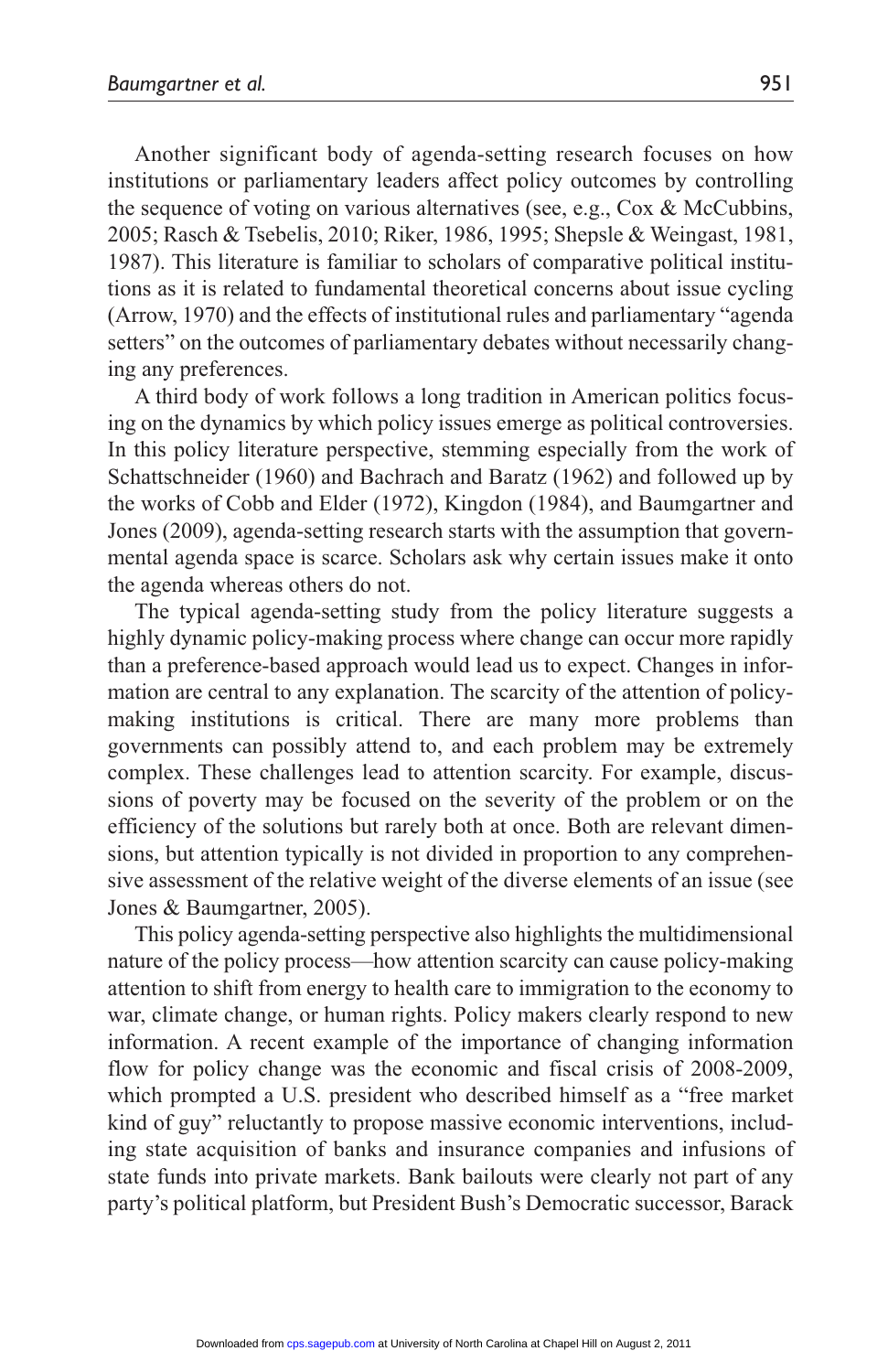Obama, and governments throughout the West responded similarly. That so many governments (conservative and socialist alike) responded so similarly testifies to the value of studying the potential importance of changing information flows for policy change.

The fact that nations and leaders responded differently to this crisis just as clearly demonstrates that the impact of institutions, preferences, and policy legacies must also be considered. Actors process and respond to information, but policy changes are ultimately products of collective decisions occurring within specific institutional contexts. Organizational information processing is shaped not only by the cognitive capacities of individual actors but also by institutional procedures and patterns of communication that influence how perspectives are aggregated to produce collective decisions (see Jones, 2001).

No one denies that political leaders respond to changing contexts in the world around them. But in our view, there is a risk that readers of contemporary comparative politics research might conclude that knowledge of preferences and institutional design are sufficient to explain policy change. At the same time, portraying every collective outcome as driven by unique factors is equally problematic. One tradition sweeps changes not attributable to electioninduced preference shifts into the catchall category of "exogenous shocks" (often represented by dummy variables in multivariate analyses). The problem, as authors in this issue show, is that responses to incoming information from such external changes are anything but smooth, proportionate in scale, or easily predictable (see Jones & Baumgartner, 2005). Thus, the linkages among information, events, institutions, and preferences deserve far more attention than they typically receive.

To demonstrate the importance of information for policy change and to appreciate its contribution relative to institutions and preferences, we investigate many policies over long periods of time, across many countries. In so doing, we hope to contribute to an improved understanding of the relative effects of elections, institutional design, information processing, and even unique country-specific or period-specific effects on policy change.

#### **Comparative Policy Dynamics**

A policy dynamics perspective assumes that in many situations where preferences and rules are fixed for all practical purposes, information is the key "moving part" for understanding policy change. Studying collective attention shifts over long periods of time pushes scholars to appreciate aspects of the political process that are less noticeable during shorter time periods,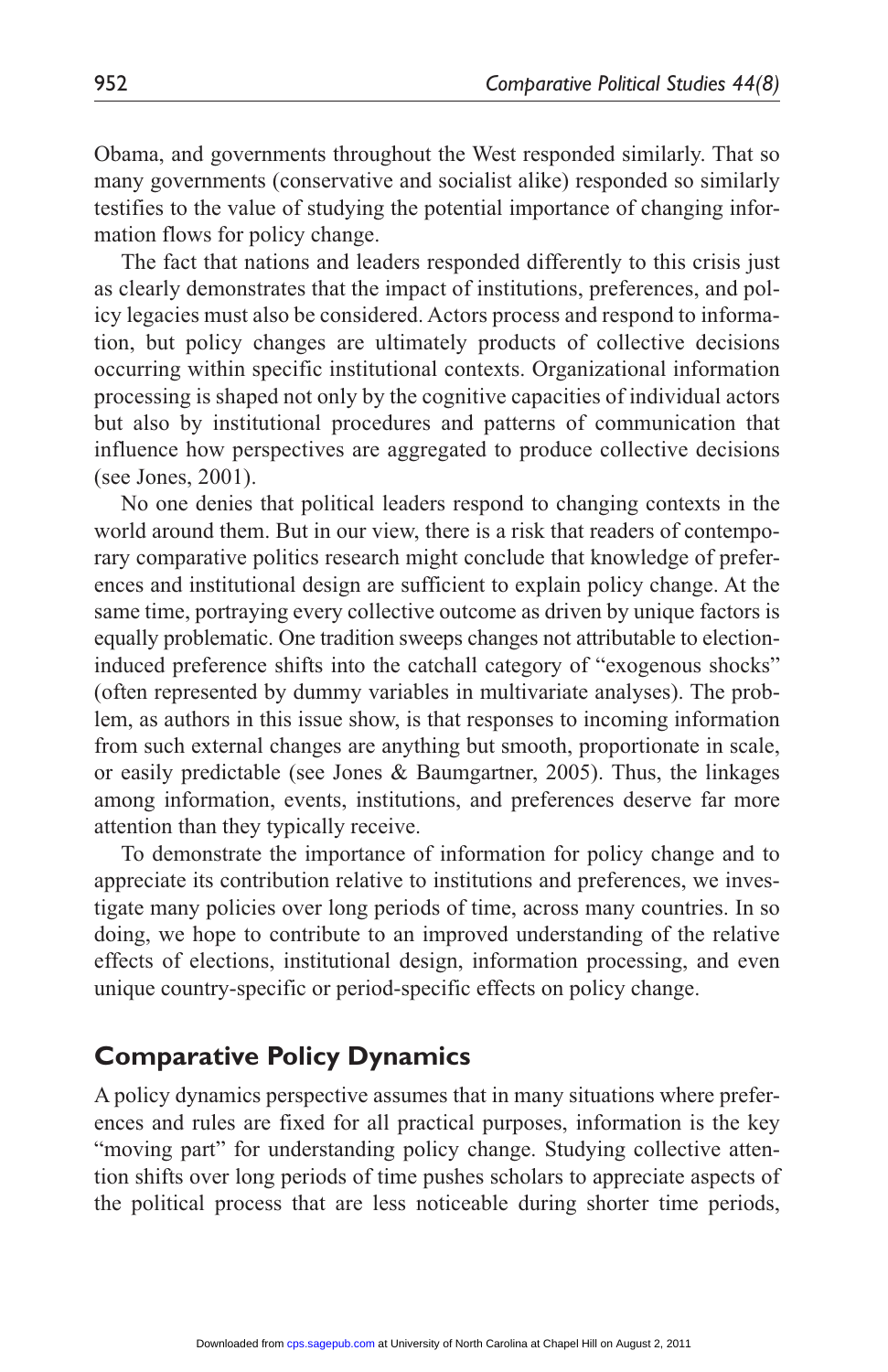when attention (and preferences) may be relatively fixed. Policies develop through a series of stages, starting with a problem that somehow gains the attention of policy makers (Kingdon, 1984). Many important problems fail to pass over this threshold. Understanding why some do whereas others do not is central. Political leaders do the best they can in paying attention to the issues of the day, but they are faced with an overwhelming flood of information. The dynamics of how they decide to attend to some information more than others is fundamental to appreciating government decision making, and yet we know little about these processes.

Problem attention can be inspired by media coverage, public discontent, changes in the real world as these are monitored by government officials (such as the unemployment or inflation rates), actions within government as politicians exploit issues for personal or partisan gain, or other factors. Attention to one problem depends on the sum of attention currently being paid to all other problems. If there are more urgent problems on the national agenda, attention will not move to a lesser problem even as conditions worsen. At other times, for example in the absence of a serious economic recession and in times of peace, there may be more space on the agenda for new issues to emerge. This trade-off explains why scholars have found surprisingly low linkages between the severity of social problem and the degree of government attention or response to them.

A problem that does gain the attention of policy makers must then gain access to the governmental (or decision) agenda. Different political systems offer different channels of access. In the United States, presidential speeches, bill introductions, and congressional hearings are often where issues first appear on the governmental agenda. In many parliamentary democracies, executive speeches and parliamentary question periods appear to serve a similar function. However, a policy dynamics approach emphasizes that there are many potential venues for policy change. In the absence of legislation, an entrepreneur may seek change through other channels such as the bureaucracy or the courts. Thus, to fully appreciate the dynamics of policy change, it is essential to study the system as a whole rather than just one part of it. Approaches that focus on a specific institution risk overlooking important processes and decisions occurring elsewhere.

Each stage of the policy process is characterized by rules that shape attention. The effects of these rules cumulate as a policy idea advances through the decision-making process. Our research in the United States and elsewhere indicates that public priorities tend to be better represented during early agenda-setting stages (e.g., executive speeches) than later stages (e.g., laws and budgets; Jones, Larsen-Price, & Wilkerson, 2009). During early stages of the process, attention also tends to shift relatively easily from one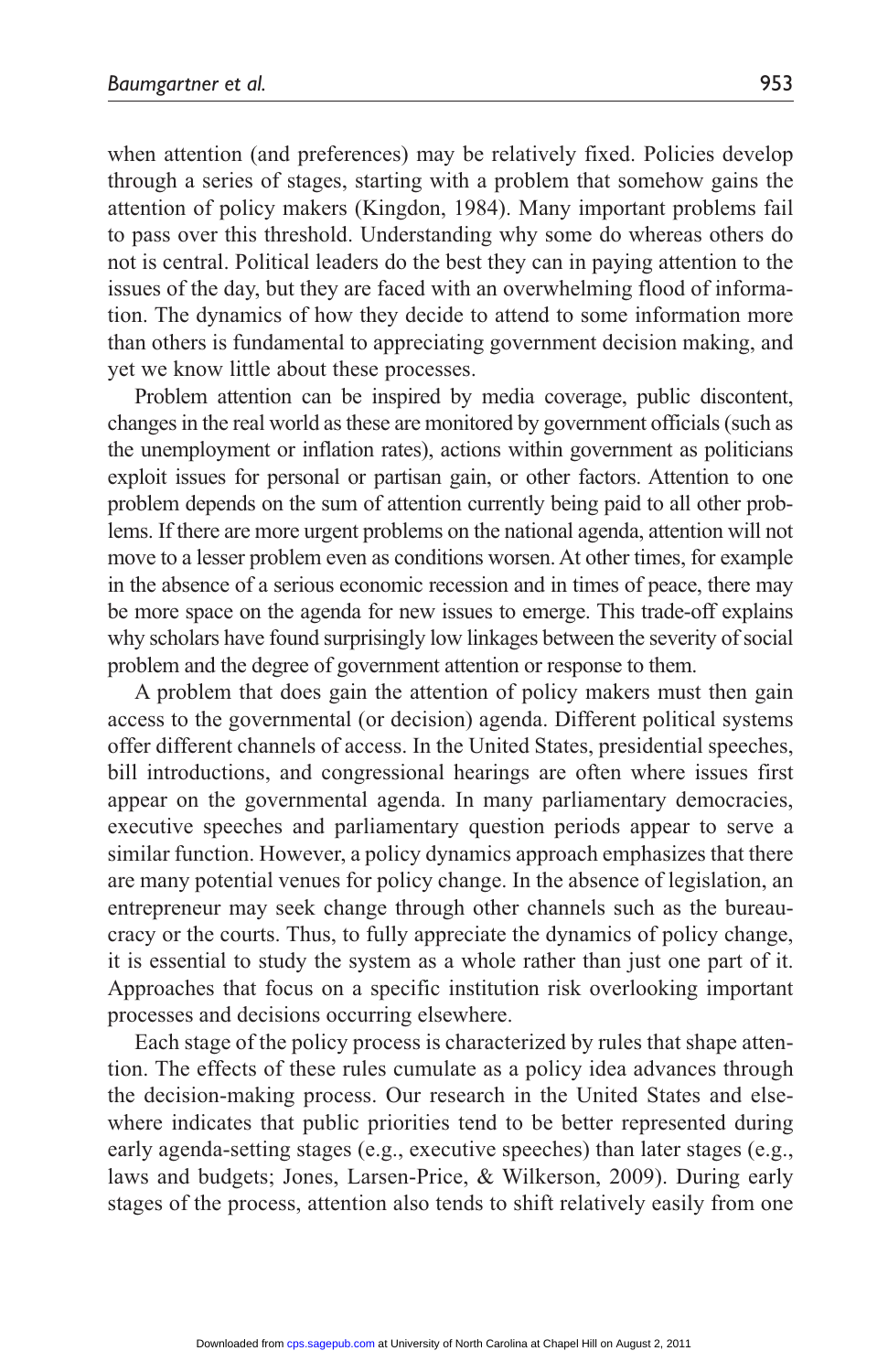issue to another in response to changing information inputs, such as changing public priorities. Later stages, in contrast, exhibit greater "stickiness" or resistance to change (Jones & Baumgartner, 2005). Although we have yet to explain these findings completely, they appear quite robust, as a recent comparison of the United States, Denmark, and Belgium demonstrated (Baumgartner, Breunig et al., 2009). Furthermore, and perhaps more importantly, another study stemming from the projects described here showed striking similarities in spending change patterns across time in eight Western democracies (Jones, Baumgartner et al., 2009). These findings suggest that a punctuated equilibrium approach with attention shifting may have broad applicability. They also appear to confirm that institutional variations, in particular the number of institutional veto points, play a significant role in determining the degree of "stickiness" that is observed across countries.

#### **Governments as Problem Solvers**

Citizens of democratic societies expect their governments to solve important social problems, or at least to try. Although an elections-only focus might lead one to think that parties simply implement their ideologies after gaining control of the government, it is not that simple. Governments must also govern. Every government confronts multiple contradictory problems that lack clear solutions. Platforms should only weakly predict government agendas for at least three reasons: First, electoral platforms and government agreements cannot anticipate the problems that will arise over the term of an electoral mandate (the banking crisis comes to mind). Second, a response to one problem is likely to contradict solutions to others. As a result, mixed responses are called for (Kingdon, 1984). And third, the political landscape will change as the loyal opposition draws attention to deficiencies in proposed solutions or highlights problems that were not government priorities (see Green-Pedersen & Mortensen, 2009).

The fundamental issue is uncertainty. No government can know, ahead of time, the range of policy problems that will be facing it, or those that will demand the greatest urgency in the eyes of the public. Once again, comparativists broadly recognize that uncertainty is part of politics. But government agendas are much more strongly influenced by unanticipated events than contemporary approaches often suggest. We do not seek to shift attention unduly away from the role of elections and preferences. Rather we hope to add the dynamic demands of problem solving to the mix. When agenda space is scarce, the first question for a government official is, what are my priorities? Successful administrations adjust their party-based priorities in light of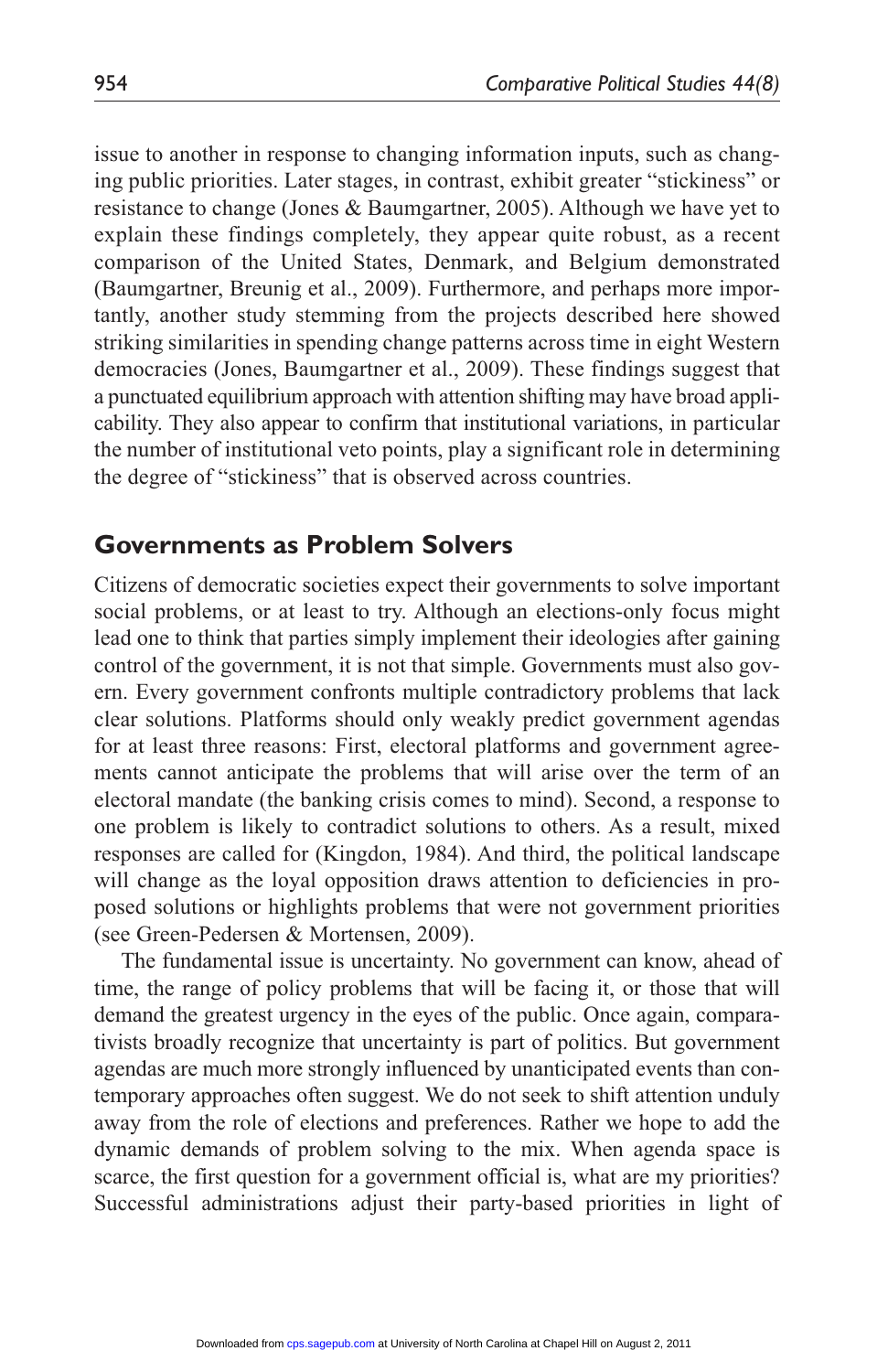changing patterns of information, including how the opposition and the public respond to these changing patterns.

Attending to problems is the sine qua non of policy making. Attending is a precursor of policy changes. Not all attention changes result in policy changes, but major policy changes are always preceded by attention changes. As a consequence, measuring changes in the attentiveness of governments to the various problems that face them is the first priority of our agenda-based approach. The approach originally developed to study policy dynamics in the United States was to assemble systematic indicators of attention to various policy issues over long periods of time and then to examine patterns of attention and relate them to patterns of policy change (Baumgartner & Jones, 1993, 2009; Jones & Baumgartner, 2005).

### **The Relevance of Policy Content**

The policy dynamics approach incorporates something that is typically missing in comparative political studies: the changing subjects of policy attention. For example, a number of prominent studies have sought to explain legislative productivity by examining the number or importance of laws adapted from one period of time to the next. Far fewer studies have investigated productivity in terms of change within policy areas, and those that do find that preference shifts do not consistently predict the timing or magnitude of policy changes (Adler & Wilkerson, 2010; Baumgartner, Grossman, et al. 2009; Lapinski, 2008). Events, issue competition, and other policy-related factors appear to be much more important. Although case studies of decision making in particular policy domains (e.g., health care, immigration, the elderly and pensions, macroeconomics, labor issues) are relatively common in comparative policy research, how attention to other issues affects policy change within a given issue area is rarely investigated. New "postmaterialist" issues such as human rights, the environment, and immigration have destabilized established political debates in many Western countries. But there has been little systematic investigation of how these new issues have altered national agendas. Did they have similar effects across all nations? If not, why did their effects differ? The data sets being developed as part of the current project will allow researchers to study such questions systematically.

#### **The Time Dimension**

The Comparative Policy Agendas Project, which provides the basis for the articles in this volume, is driven by an interest in comprehensiveness,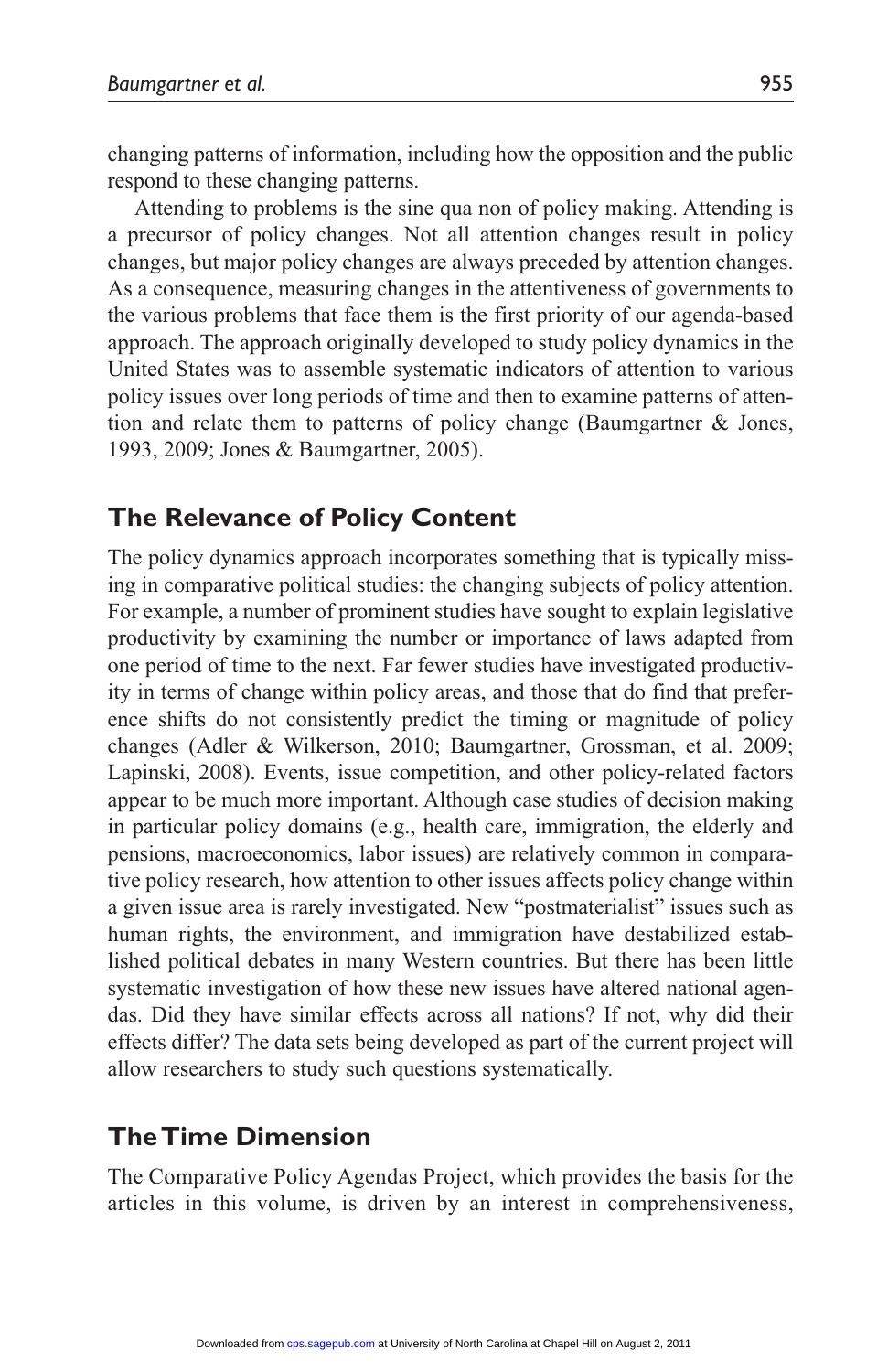comparability, and dynamics. It differs from other common approaches to the study of comparative politics and public policy because it is equally concerned with changes over time as differences across issues, countries, or institutions. Previous scholars have not, of course, overlooked the time dimension, but research designs have typically been either longitudinal or cross-sectional in their conceptual approach. Policy histories, for example, typically focus on the development of a single issue in a single country. Explicitly comparative cross-national policy comparisons usually focus on a relatively static comparison, attempting to explain why policy choices differ from country to country, not over time. Or where policy developments are compared over time in more than one country, attention has focused on the adoption of a particular policy reform in various countries, a shift in the conceptual paradigm that justifies an underlying policy approach such as free trade or the rare case of adoption of a major social reform (see, e.g., Hall, 1986, 1989, 1993; Keeler, 1993). Here, we look over long periods of time and at scores or hundreds of different issues in several countries. This allows some new types of analyses and new perspectives on some old issues.

One advantage of a cross-sectional time-series design is that one can investigate empirically whether the most important sources of variance are ideological, partisan, cross-national, or dynamic. Consider Figure 1, which presents a hypothetical comparison of the degree of attention that two political parties might give to a given policy issue. The issue could be health care, immigration, or any other. In this example, Party B "owns" this issue and prefers to talk about it. Party A, however, does not ignore it completely. Even if Party B always shows about 5% more attention to the issue than Party A, in the illustration both parties sometimes pay more attention and sometimes pay less attention to the issue. For example, if the issue is energy prices, Republicans in the United States typically prefer to talk about that issue more than Democrats, but both parties also react to external shocks such as spikes in the price of gasoline. Of course, there is no reason to assume that any particular issue will follow the dynamic laid out in Figure 1, but it illustrates what we mean by being open to investigating empirically both that variance that might separate two parties at a given point in time and that which might distinguish different political eras.

We can also use Figure 1 to illustrate another idea, which is how political parties might move ideologically over time. In fact, Figure 1 is adopted from James Stimson's measure of the "policy mood" in the United States (see Stimson, 1999). If the y-axis is considered to be the relative position of a party on the left–right scale (say, with more progressive positions at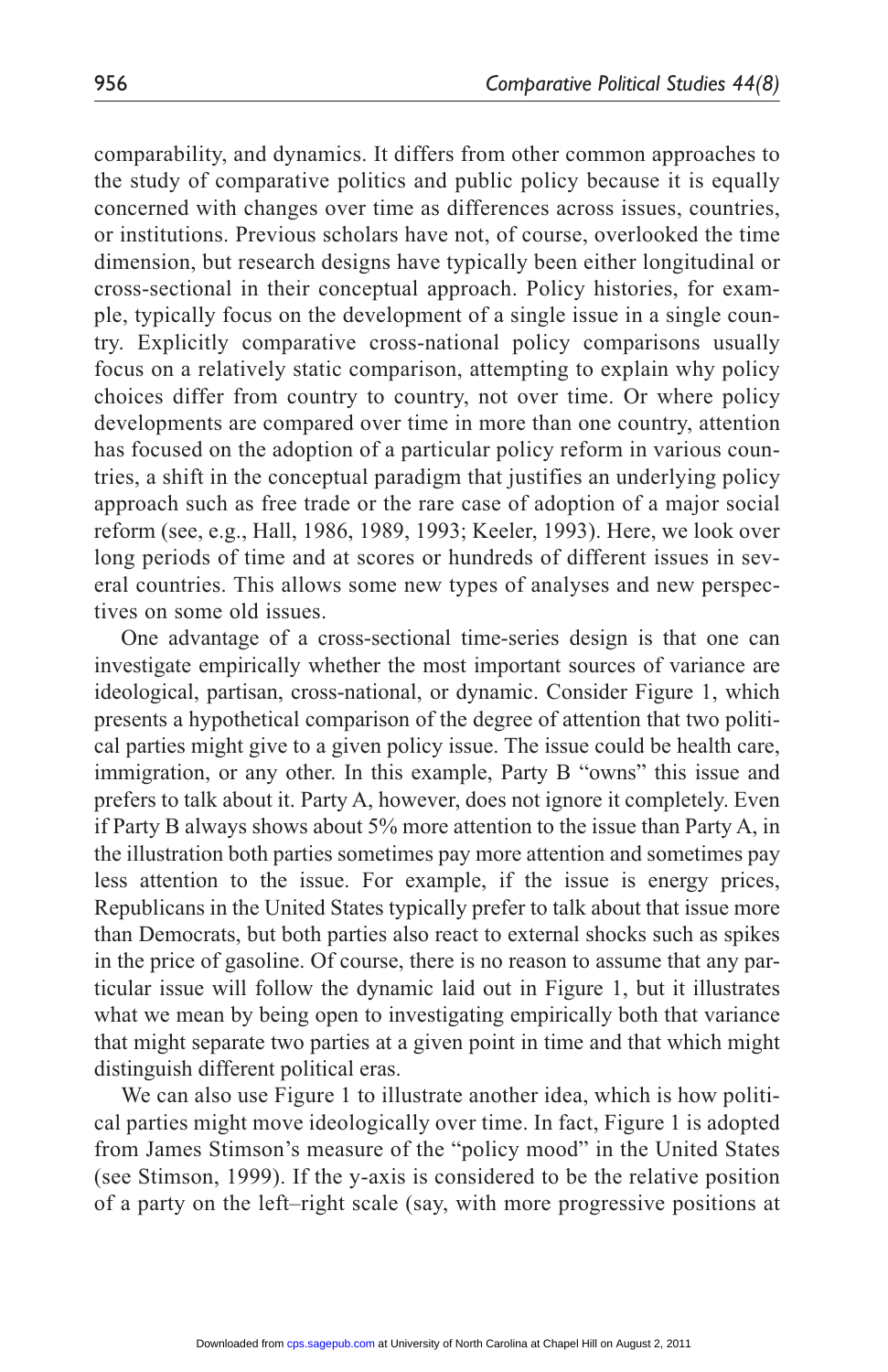

**Figure 1.** Hypothetical movement of two parties over time Party B always pays approximately 5 points more attention to Topic X than Party A.

the top of the scale, and conservative positions at the bottom), one can imagine that although Parties A and B systematically differ from each other and always maintain their relative positions, they both move over time in similar ways, seeking to remain in synch with the national mood, which moves considerably over time. Examples of this type of movement are easy enough to convey: Consider the disastrous showing of Barry Goldwater in the 1964 presidential election but the success of Ronald Reagan in 1980. Or compare the ideological position of Bill Clinton, who vowed to "end welfare as we know it" (and stuck to that promise), to that of Lyndon Johnson some three decades before. Richard Nixon's creation of the Environmental Protection Agency, his proposal of a negative income tax to supplement the incomes of the poor, and other proposals clearly reflected the ideological character of the 1970s more than what would normally be considered core issues of the Republican Party. The simple idea is just that parties shift quite substantially in their ideological positions over time. In fact, the variance over time in party positions within a single country may well be greater than the cross-sectional difference in the positions of the parties at any given time. Or, as in the previous example, one party may prefer to talk about a given issue, but no party can completely ignore it when it rises on the agenda. The importance of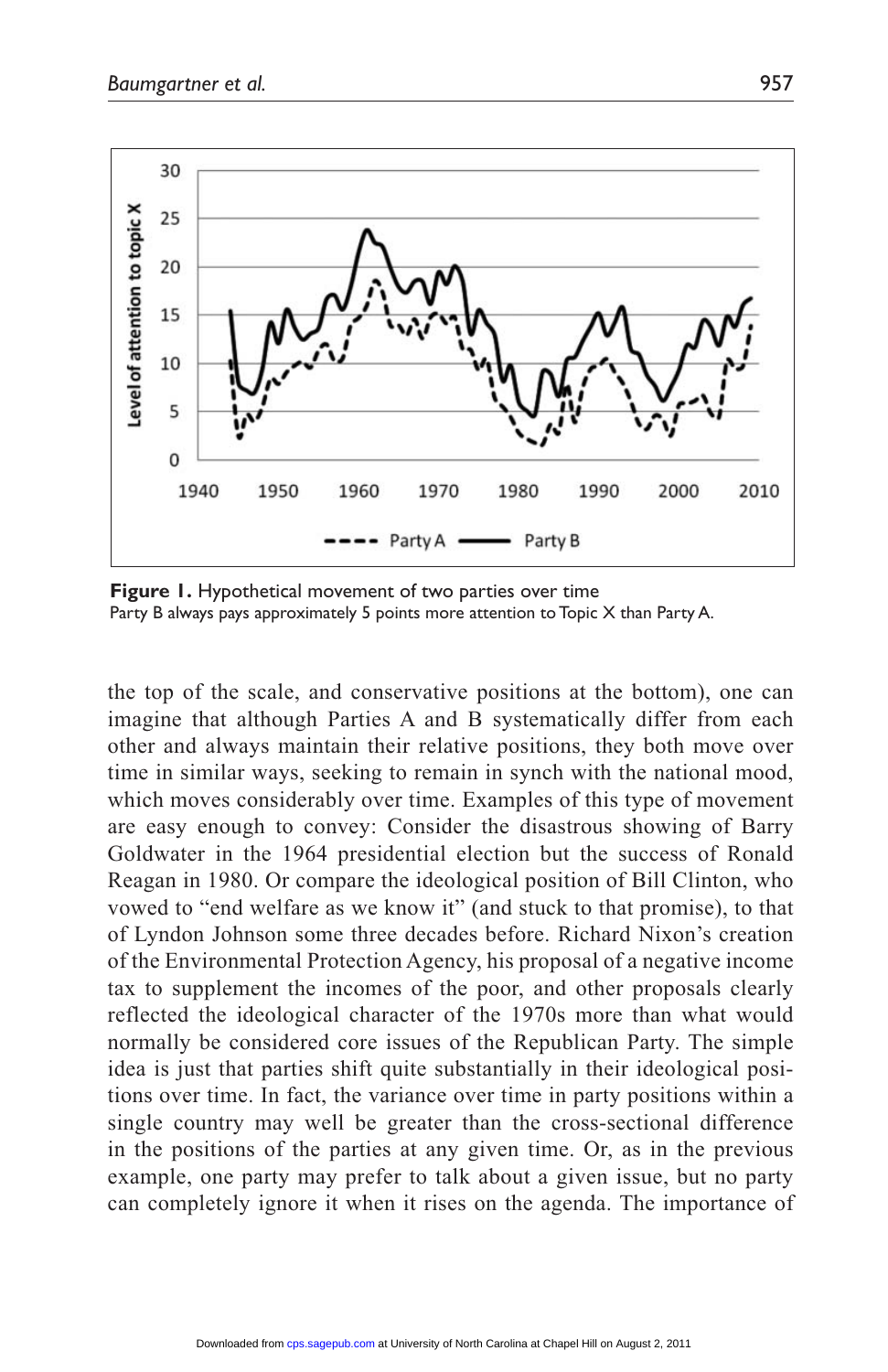cross-sectional versus longitudinal variation in party positions and issue attention are of course are empirical issues, and ones that we hope to explore within the Comparative Agendas Project.

Political science has been slow to study these concepts systematically, partly because so much of our collective attention has been focused on understanding how people vote in a given election. In any given election, of course, there is no variance over time, so the analytical puzzle can only be to explain why some voters prefer Party A over Party B. But as election studies have been repeated over the decades, it has become clear that ideologies shift significantly over time. Both cross-sectional and longitudinal sources of variance should be integrated into any overall understanding of policy change.

#### **Issue Ownership in the Real World**

How do such processes work in the electoral context or in policy making? A number of theories lead one to expect that parties will exclusively focus their attention on those issues which they "own" (Petrocik, 1996; also see Austen-Smith, 1993; Riker, 1986, 1988, 1995, 1996; A. F. Simon, 2002). As Riker (1996) points out, the "dominance principle" suggests that if one party has an advantage over another on a given issue, it should focus attention on it, whereas if neither party has an advantage, the "dispersion principle" suggests that both should avoid discussing it. But what about the "convergence principle" where both parties might, like it or not, need to discuss the important issues of the day? Anthony Downs (1957) suggests that major parties need to converge to where the voters are. So there are strong reasons to think that diverse logics may be at work here, and it is an empirical question to know whether parties succeed in focusing attention on those issues where they have an advantage, or whether they are sometimes forced, by the actions of their opponents or by developments in the real world, to discuss issues that may not give them an advantage. Furthermore, no matter what the parties prefer to do, the media may be interested in conflict, and therefore what the voters see may not reflect only what the parties would prefer in the abstract. Many constraints, including the actions of rivals, force political leaders to engage in debates that they may prefer to avoid. Christoffer Green-Pedersen and Peter Mortensen (2009) have recently demonstrated that this is particularly true of parties in government; their study of Danish politics, using data from the Danish Agendas Project, showed that members of the parliamentary opposition may have the luxury of focusing their questions on those issues most likely to embarrass the government but that the government cannot simply ignore these questions, and the media of course are interested in the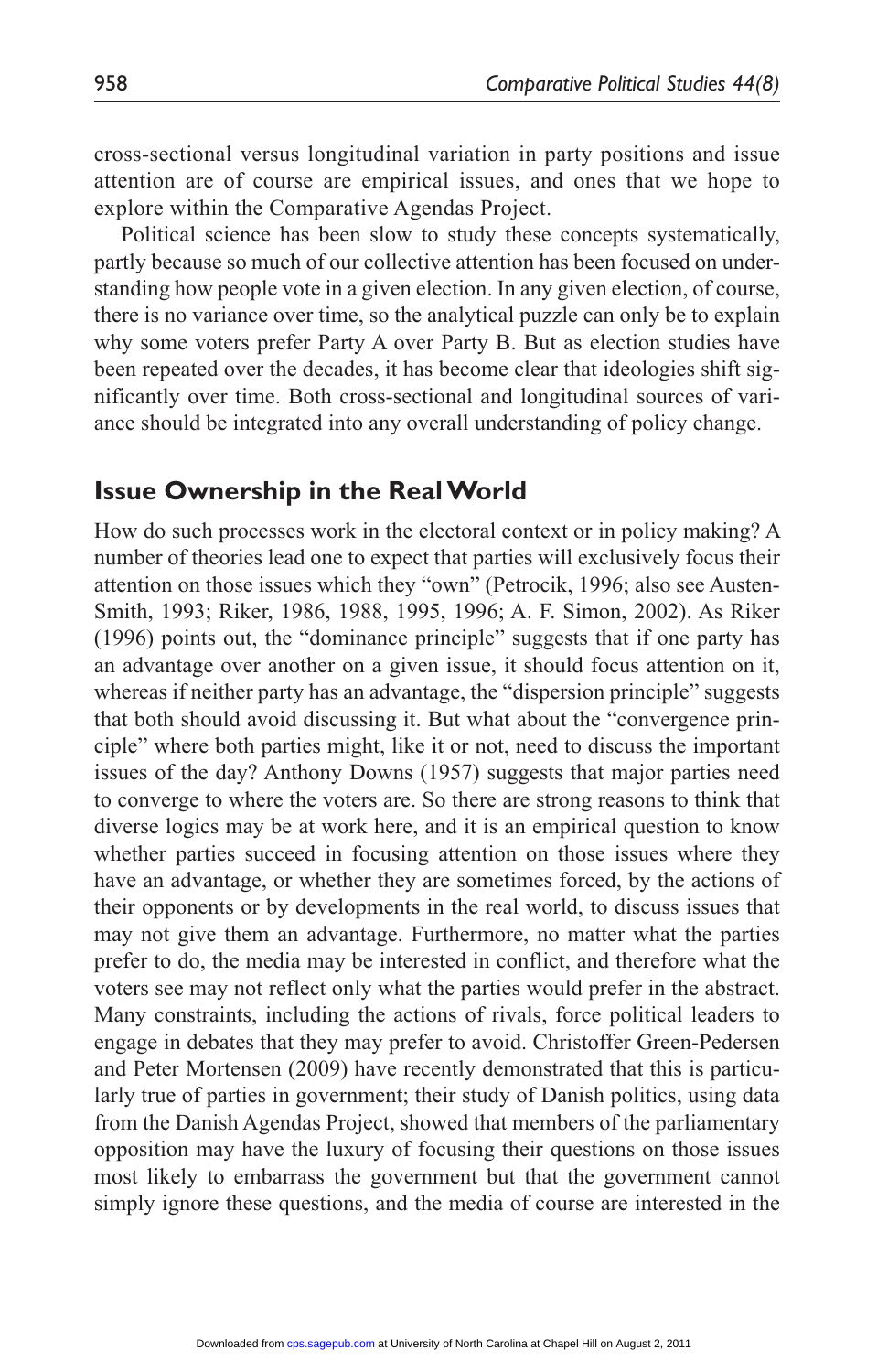partisan scuffle. Walgrave, Lefevere, and Nuytemans (2009) found that experimental treatments in which members of the public were exposed to just a few media appearances of leaders of various political parties discussing different issues led them to associate those issues to those parties. So parties can struggle and compete over issue ownership; the linkage between parties and issues is not fixed once and for all.

Several scholars have investigated the issue-ownership thesis within the context of U.S. political campaigns (see Damore, 2004, 2005; Sigelman & Buell, 2004), and each has found considerable evidence for overlap rather than ownership. Lee Sigelman and Emmet Buell (2004, p. 653) looked at statements by presidential campaigns reported in New York Times coverage of each presidential campaign from 1960 to 2000, some 10,286 news stories. They categorized the statements by policy topic, and Figure 2 shows the relative attention to four of the issues that received the most attention: race, social security, taxing and spending, and defense and national security.<sup>2</sup>

Issues ebb and flow on the national agenda, as Figure 2 makes clear. Although the candidates differ on the relative attention they give to each issue, the variability across time is much greater than the differences across the parties. Some simple summary statistics are of interest here. If we compare the average absolute difference between the two parties from Figure 2, these numbers are as follows: race = 1.6, social security = 1.8, taxing = 2.4, and defense = 3.1. If on the other hand we look at the difference between the lowest and the highest levels of attention to the issues, we see as follows: for Democrats, race = 9.5, social security = 13.0, taxing = 9.8, and defense = 17.4; for Republicans, race  $= 5.8$ , social security  $= 10.6$ , taxing  $= 14.4$ , and defense  $= 17.0$ . There is considerably more movement (sometimes 10 times more) over time than difference at any given time in attention to the major issues of the day.

These dynamics do not square well with a party–government focus. Scholars here have focused on the ability of responsible parties to shift policy priorities after elections. Although some have noted that political leaders may not be able to predict exogenous developments in the economy, and therefore may not be able to implement each of their plans (see, e.g., Klingemann et al., 1994, p. 241; Muller & Strom, 1999, pp. 25, 296-297), much more common in this literature has been an emphasis on the ability of a newly elected party to shift government priorities (see Budge & Keman, 1990). We are in complete agreement about the importance of following the actions of parties in government, not only during elections. But we take note of important measurement problems in the literature (see Budge & Hofferbert, 1990; Budge & Keman, 1990; King & Laver, 1993) and believe that a more comprehensive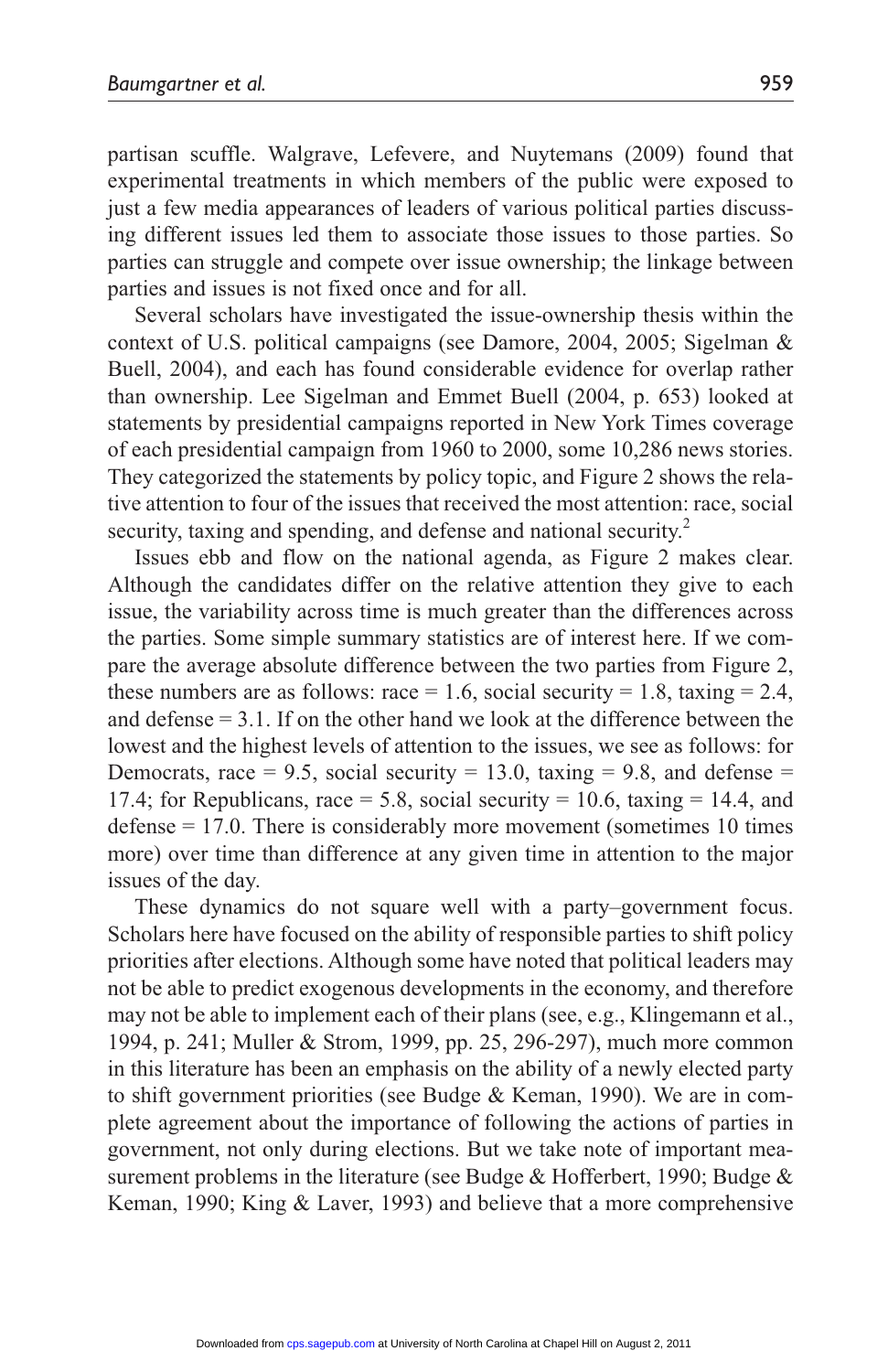

**Figure 2.** Percentage of statements by democratic and republican presidential campaigns on four issues, 1960-2000 Source: Calculated from Sigelman and Buell (2004, Table 1).

approach to policy change will be able to illustrate the relative importance of several factors that may produce it: electoral shifts, informational dynamics unrelated to elections, institutional design, and issue-specific elements. Furthermore, if issues are not so strongly connected to individual parties in the first place (or only in a few highly publicized instances), then if we seek an explanation for policy changes we need to look more broadly than only at issue ownership.

On the other hand, over time the differences between the parties can open and close. It seems that party differences act to structure the policy debate on a trend governed by other factors. Moreover, it is certainly the case that party differences can vary across issues, and that can be an important component of politics. We do not argue that political parties are somehow meaningless; rather, our collective work points to a crying need to reevaluate their roles in democratic politics.

## **Intra- and Interinstitutional Dynamics**

Institutional rules and procedures help to explain why policy outputs vary across nations. The policy dynamics approach assumes that institutional variation also helps to explain output variations within particular policy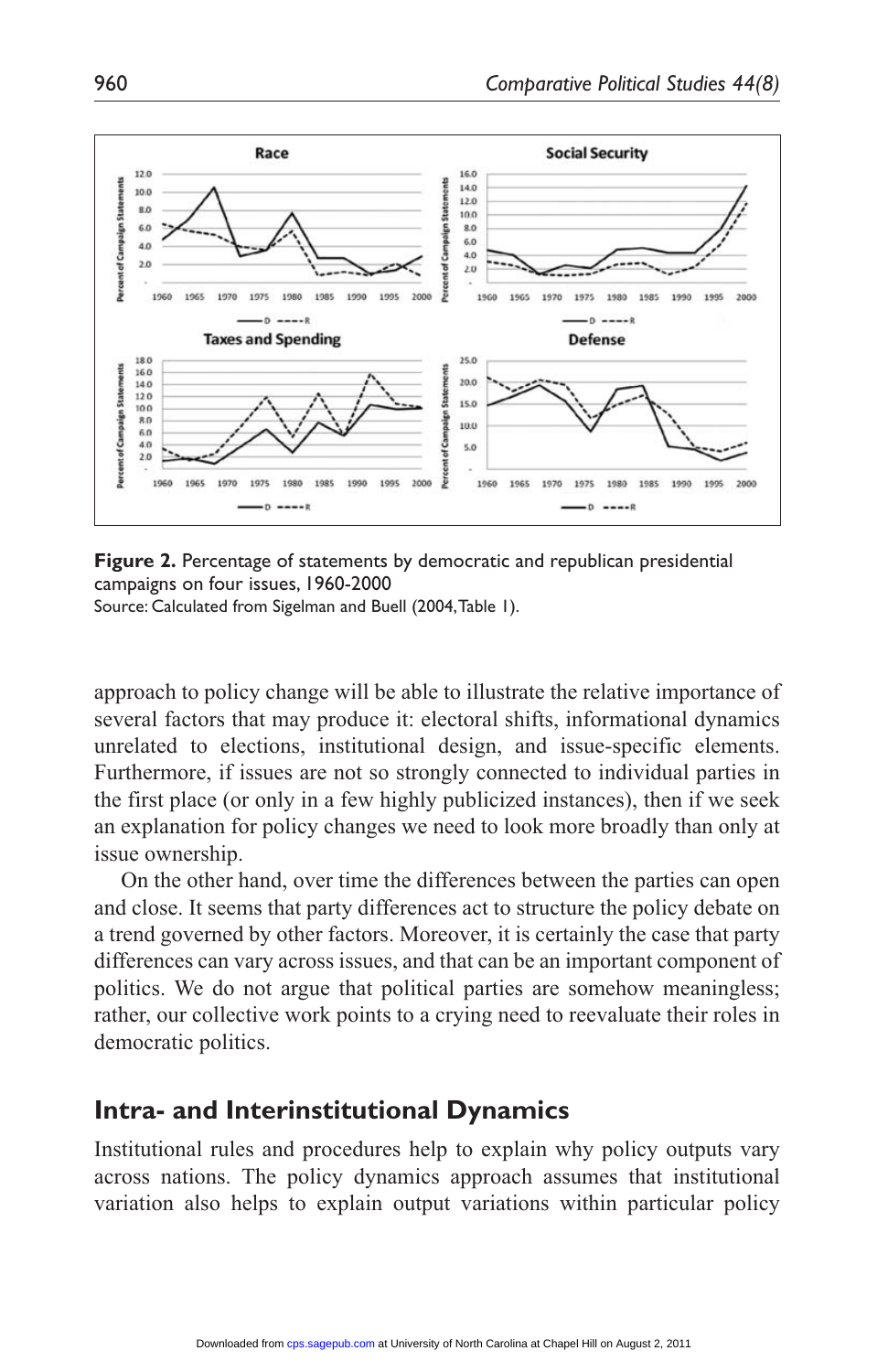areas. However, such expectations are difficult to test without reliable and comprehensive indicators of policy inputs. By providing systematic information about policy inputs, the comparative policy dynamics approach enables scholars to distinguish among responses reflecting different institutional dynamics from responses reflecting different input mixes. If countries experience similar inputs (e.g., an international economic downturn) and their outputs vary, then one likely source of the differences is the manner in which countries organize authority.

The policy dynamics approach also emphasizes that institutional rules and procedures, such as those empowering veto groups, are not the only source of resistance in political systems. For example, resistance at the agenda-setting stage can stem from issue competition. Lawmakers confronted with competing policy demands must make decisions about priorities. Thus, competing demands—not just policy makers' preferences—may be critical to understanding whether an issue is likely to be addressed.

In addition, existing institutional approaches tend to be static rather than dynamic. The existing arrangement of preferences and veto points either does or does not allow for policy change. In contrast, the policy dynamics approach portrays resistance caused by preferences or institutions to be relative rather than absolute. Physical scientists refer to friction not just in terms of blockage, but in terms of "stick-slip dynamics."<sup>3</sup> Friction has two components: stickiness and slippage. That is, if friction were never overcome, it would simply be blockage, not friction. Friction, by definition, can be overcome with enough force. When it is overcome, "slippage" or dramatic bursts occur. Taking this analogy one step further, we believe that scholars should be as interested in understanding dramatic policy changes as they are in demonstrating the difficulty of policy change. The fact that policy change is unlikely does not imply that it is impossible, and often the most important changes occur under conditions where there seems to be little prospect for dramatic change. In sum, stalemate and blockage are not the same as friction; friction is a more complete idea as it incorporates both resistance to change as well as abrupt shifts when barriers to change are overcome. One key question is whether one can reasonably understand the causes of resistance to change without simultaneously studying the causes of dramatic punctuations. It makes sense that scholars have traditionally focused on one or the other, but recent works from a punctuated equilibrium perspective have suggested that they may be part of the same process (see Jones & Baumgartner, 2005, for an overview of these ideas). The concepts of friction, stickiness, and stick-slip dynamics are central to these ideas, but they are foreign to most analyses of policy change and institutional design.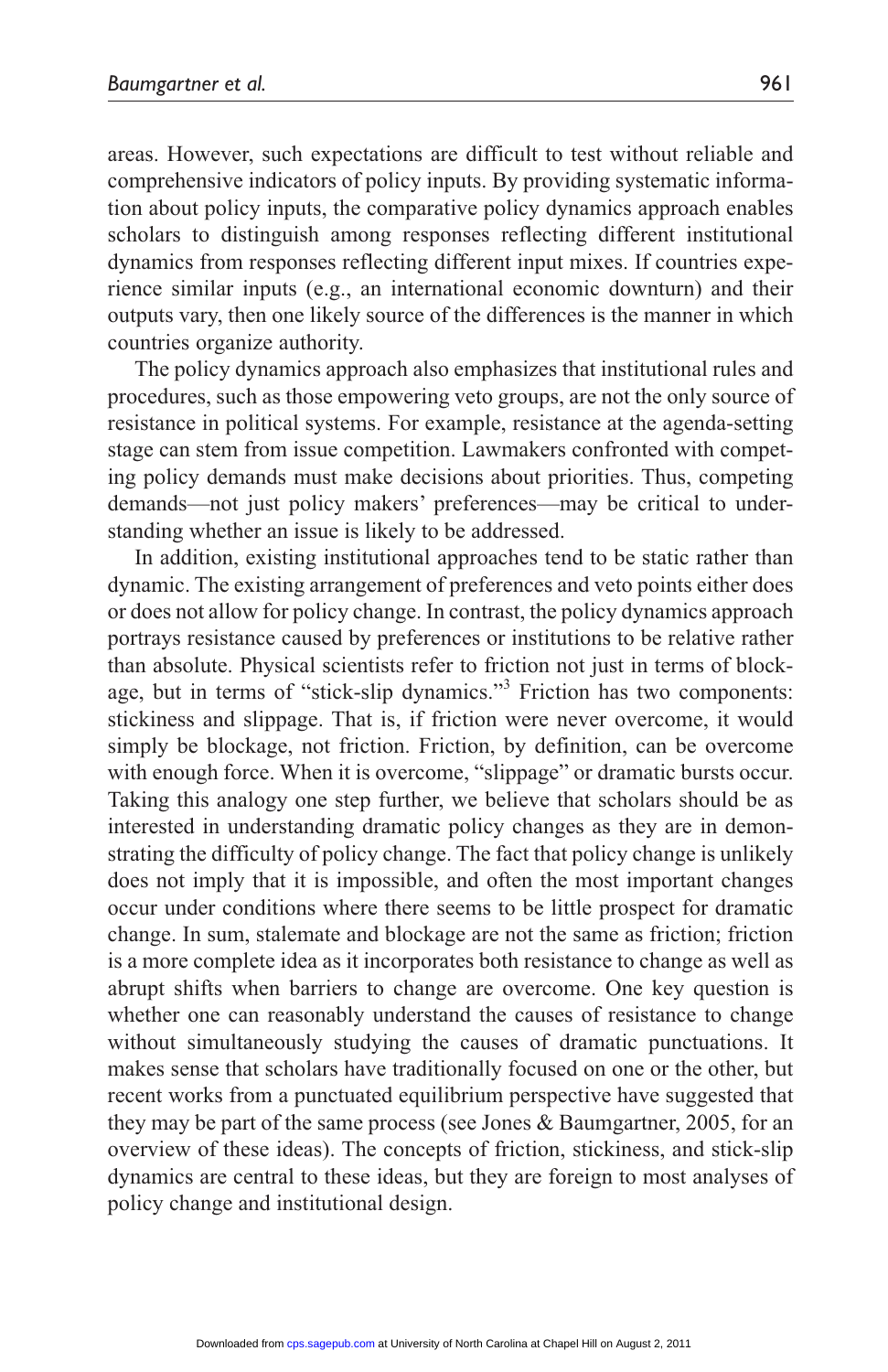This means that it is not enough to assume that changes in attention to a policy topic somehow automatically lead to policy change. That depends of the level of friction or resistance in political systems, which is related to the structure of their governing institutions. Institutional friction is higher in some systems (Belgium, the United States) and lower in others (Denmark, the United Kingdom), and as a consequence the magnitude of policy punctuations differs among countries. Nations with higher levels of friction experience larger but less frequent policy punctuations than those with lower levels because the friction generally has the effect of delaying policy adjustments but not eliminating them (Baumgartner, Breunig et al., 2009; Jones, Baumgartner et al., 2009). These are general tendencies; it is of course possible that attention to a policy topic builds but never comes to fruition because another issue displaces it on the policy-making agenda. Moreover, the willingness of various actors to employ the rules and procedures of the formal political structure to stall or delay policy action on an issue comes into play here; the standard considerations of political strategy and tactics are not relegated to the minor backwaters of comparative politics. They are, however, contingent on the flow of information and shifting collective attention to it.

# **Infrastructure Development for Comparative Public Policy Studies**

The policy dynamics perspective offers a promising avenue for studying policy making cross-nationally, across policy areas, and under a variety of political conditions within a truly comparative framework. Such an approach requires what would have been thought of a few years ago as impossibly large data collections. The studies presented in this special issue are based on the application of a common methodology for measuring attention to a complete set of issue categories across 11 nations and many different policy-making venues, over several decades. Together, the various databases that make up the core of the agendas project currently include more than 1.5 million comparable events. In this section, we provide additional details about the logic of the underlying classification system, the types of policy-making activities that are amenable to comparison, and some of the challenges of constructing such a system for comparative research.

A policy topic classification system designed for comparative social science research must be comprehensive, capturing the full span of issues addressed across many countries. Such a system will be more useful for time series analyses if the topics are also mutually exclusive (an event that is about one topic is not about another topic). Finally, these topics must be consistently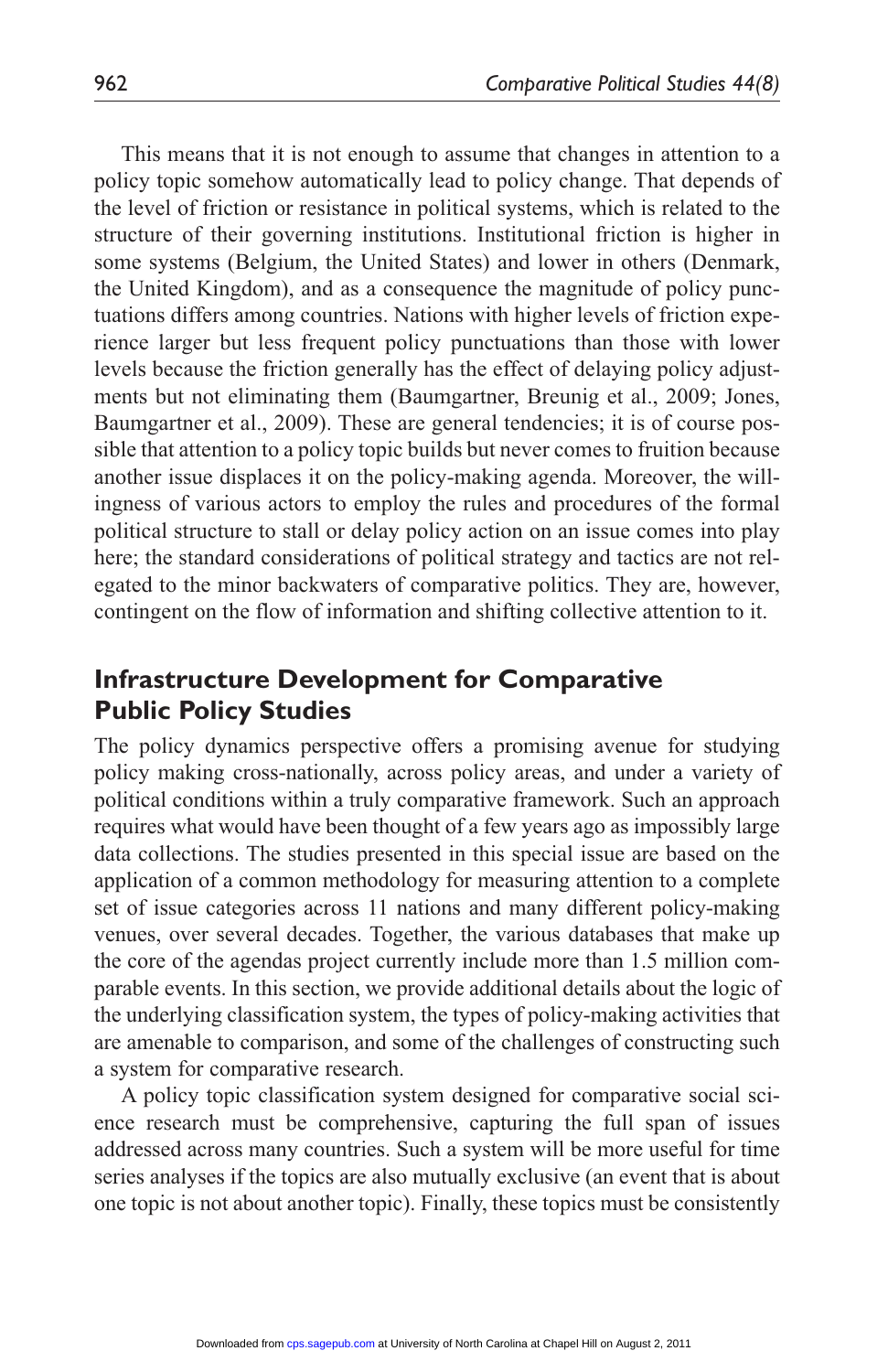**Table 1.** Major Topics of the Comparative Policy Agendas Project

1. Macroeconomics 2. Civil rights, minority issues, civil liberties 3. Health 4. Agriculture 5. Labor, employment, and immigration 6. Education 7. Environment 8. Energy 10. Transportation 12. Law, crime, and family issues 13. Social welfare 14. Community development and housing issues 15. Banking, finance, domestic commerce 16. Defense 17. Space, science, technology, communications 18. Foreign trade 19. International affairs and foreign aid 20. Government operations 21. Public lands and water management

applied over time and from country to country. Elsewhere, we have written about why keyword systems and off-the-shelf indexing systems fail to meet these criteria (Baumgartner, Jones, & Wilkerson, 2002).

In the Comparative Policy Agendas Project, each event (e.g., a law, a hearing, a parliamentary question to the minister) is classified as primarily about 1 of 19 major topics and 1 of (approximately) 240 subtopics falling under these major topics (see Table 1). For example, the major topic "environment" includes several subtopics such as "air pollution" and "species and forest protection." Each event (a sentence in a speech, a bill, a parliamentary question) is assigned to one subtopic and one major topic. We use a system of "filters" to code relevant aspects of items where practical, for example, whether or not a hearing in the United States was on a bill supported by the president. We do not provide for multiple topic assignments per item because this causes difficulties in the construction of consistent and reliable time series. In this regard, we modeled our approach generally on the construction of the National Income and Products Accounts, which all nations use to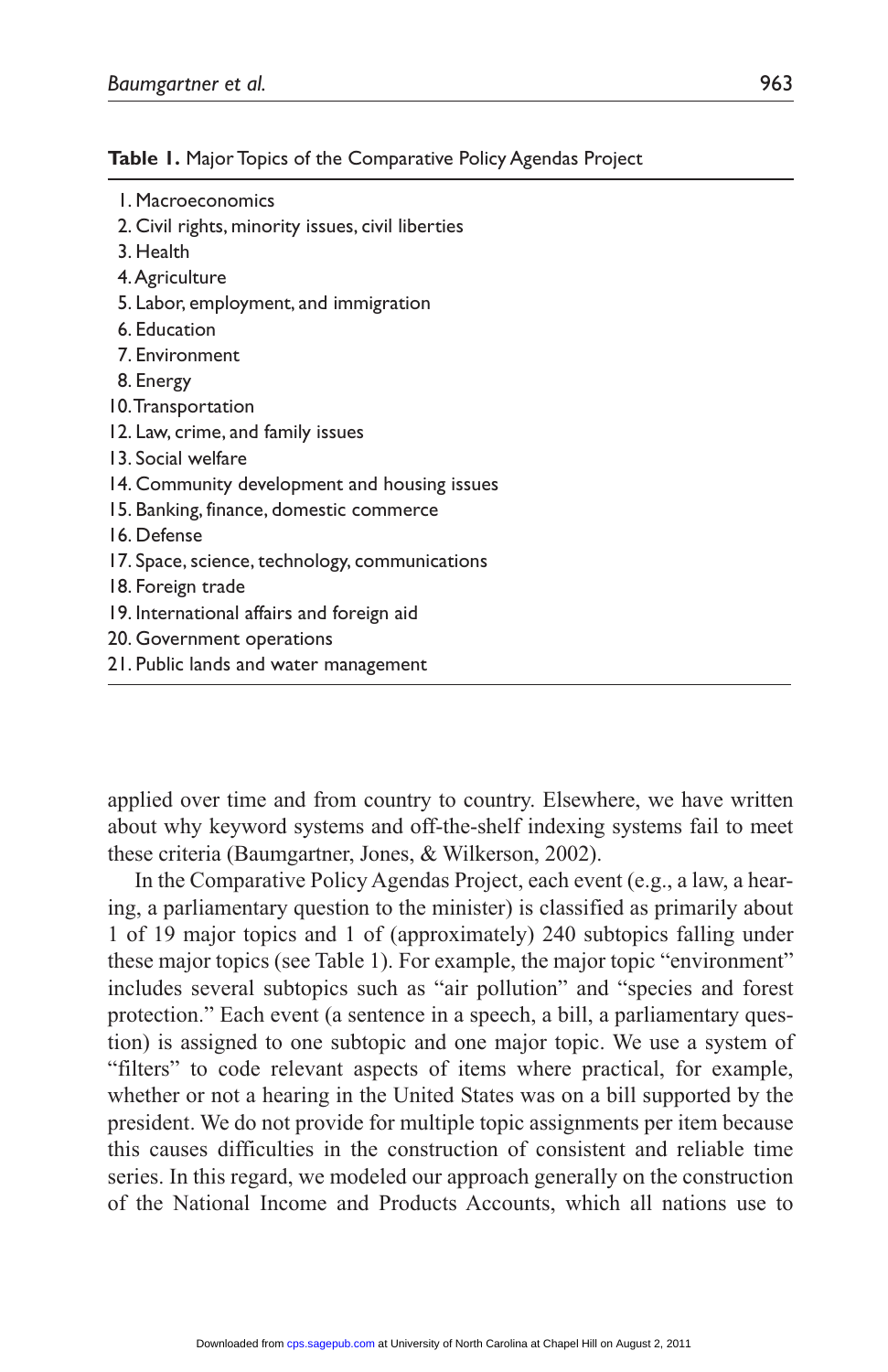classify elements of GDP into categories. Any given economic transaction often has implications for more than one component, but adding multiple codes would make the tracing of changes in GDP components impossible.

Of paramount concern in our system is the reliability of the coding; as a consequence, coding is subject to stringent tests of intercoder reliabilities. Highly trained coders do the assigning to topics and subtopics based on a general set of guidelines and after reading the text or a summary of the event, rather than according to automated keyword processes. Increasingly our national teams make use of computer programs that can identify near-duplicate statements and in many cases accurately assign codes based on the frequency of occurrence of a wide range of words and phrases, but in any case these are aides to the human coders, not replacements.

Team leaders for the different countries regularly share and resolve questions about how novel events should be coded and regularly evaluate the work of their coders for accuracy and intercoder reliability. In addition, we are experimenting with machine learning methods that hold the promise of reducing labor requirements by 80% or more as these projects mature (Hillard, Purpura, & Wilkerson, 2008).

The major topics displayed in Table 1 were originally developed as part of the U.S. Policy Agendas Project. One of the early questions of the Comparative Agendas Project was whether these topics (and their underlying subtopics) would work as well for other countries. We were therefore pleasantly surprised to discover that most of these topics captured the central issues of most nations very well. More than 90% of the subtopics are being applied in the same way across all countries.

The limited discrepancies encountered tend to revolve around two issues. First, the existing classification system did not always capture important areas of other countries' economies or politics because those areas were less important in the U.S. context. Fishing is a much more important policy issue in Denmark than in the United States. In Spain, negotiations between the government and the autonomous regions are a central political issue, whereas such negotiations are not important parts of the U.S. government agenda. In each case, we altered the original topic system by adding new subtopics. Fishing was added as a dedicated subtopic under the major topic of agriculture. Autonomous regions were added to government operations (Topic 20). Similarly, the subtopics of international affairs (Topic 19) were originally constructed with U.S. international relations in mind. Other countries obviously have different international orientations, so this was another area where additional subtopics were required. For example, relations with the European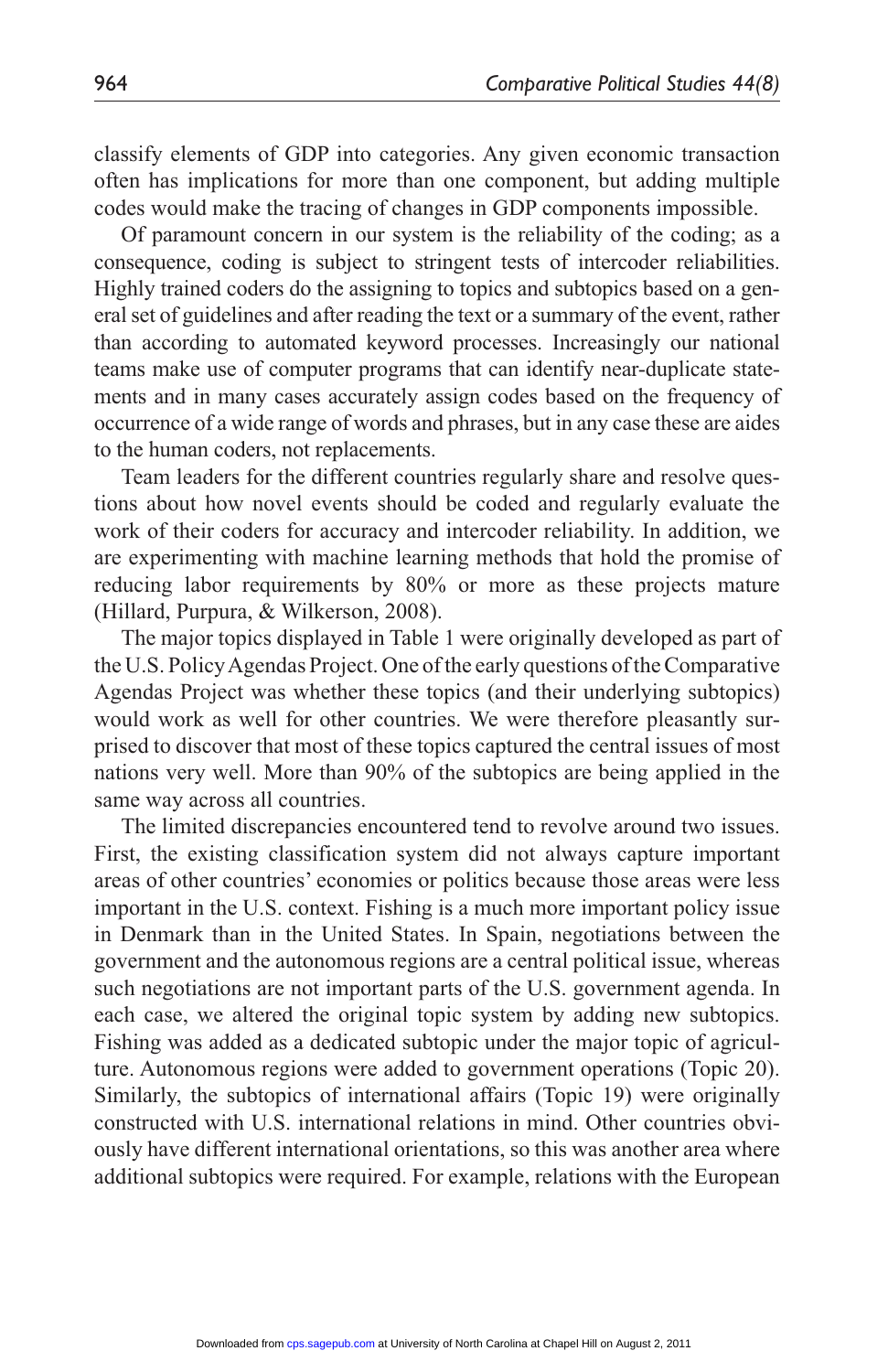Union was a central issue in the political affairs of most of the countries of the project—except the United States.

A second source of discrepancies related to how existing subtopics were grouped within major topics. In the United States, immigration issues fall under the major topic of labor and employment. In other nations, immigration discussions often focus on matters of social integration or civil rights, which correspond to a different major topic category, civil rights and liberties. These types of differences can be easily managed by allowing researchers to include or exclude a given subtopic from their investigation. Thus, a researcher comparing civil rights and liberties in France and Spain might include the subtopic of immigration in her or his study, whereas a researcher studying civil rights and liberties in the United States would exclude it.

A central challenge of a comparative project is determining which indicators of government activity are most appropriate. Table 2 displays the indicators of activity classified for topic to date. Some indicators will be common to most of the nations studied—such as legislation, executive speeches, budgets, or media coverage. In other cases, activities that serve similar purposes—such as parliamentary questions and congressional hearings—can serve as potential points of comparison. As is true for any comparative study, the validity of such comparisons will need to be considered and defended. The articles of this special issue begin to do exactly that and suggest that the long-term potential of this project is very promising.

Finally, we have prepared these data sets with care and intend to make them freely available to all users as soon as practical. Many of these data sets are already online (see http://www.comparativeagendas.org/ for links to individual country projects). However, we recognize that they will not serve all purposes. We encourage others to add additional variables to the information that we have collected, building a larger infrastructure of greater value to the scholarly community. All of our data include source information, allowing a user to identify the original source document, greatly facilitating even those types of coding and data collection that are not designed into our project. Thus, the project serves as a massive index to public records, allowing efficient identification of, for example, all government actions relating to the topic of immigration, from which a scholar might do additional work in greater detail about the policy preferences represented in the documents than we have included here. Inevitably, our desire to be comprehensive has led us to look at the largest-scale trends. The work we have done, however, should also facilitate much more detailed and qualitative analyses as well.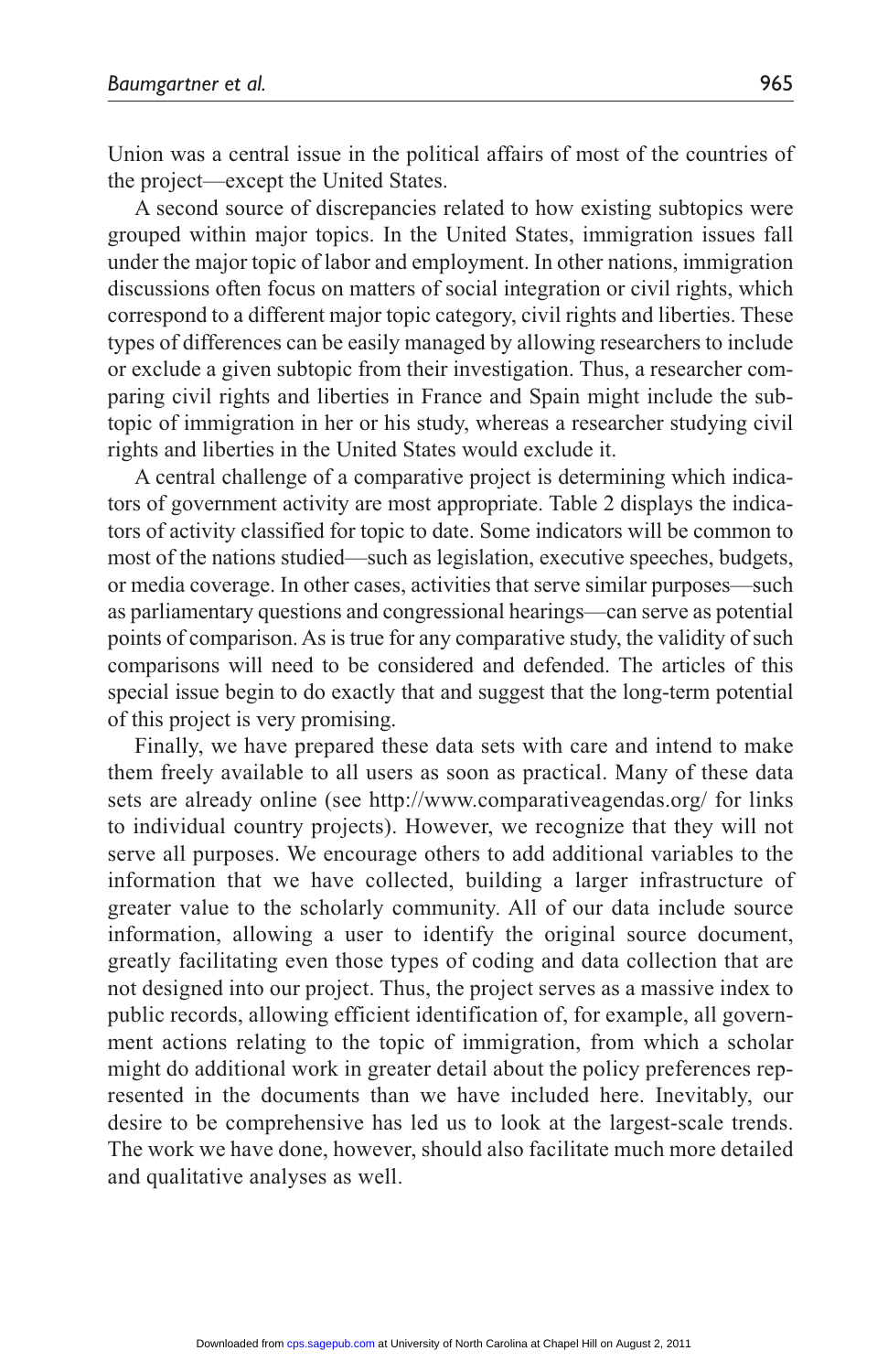|                                         | $\breve{\exists}$   | ႕                                                                                                              | ă         | $\equiv$                      | Æ         |           | SCOT | S                             | BEL.                          | GER                          | 3                     |
|-----------------------------------------|---------------------|----------------------------------------------------------------------------------------------------------------|-----------|-------------------------------|-----------|-----------|------|-------------------------------|-------------------------------|------------------------------|-----------------------|
| Laws                                    |                     | 9002-9761 1972-2002 1992-8884 1994-2006 1996-2006 1998-2002-8984 1994-2002-008 1994-2008 1994-2002-1161 19002- |           |                               |           |           |      |                               |                               |                              |                       |
| <b>Budgets</b>                          | 910-2007            |                                                                                                                | 1971-2005 |                               | 820-2006  |           |      | 947-2009                      |                               | 964-1999                     |                       |
| Parliamentary<br>questions <sup>a</sup> |                     | 1977-2007                                                                                                      |           | 1953-2003 1984-2009 1984-2007 |           |           |      | 1998-2008 1947-2008 1988-2008 |                               |                              |                       |
| Bills                                   |                     | 1977-2007                                                                                                      | 1953-2006 |                               |           |           |      | 1998-2008 1947-2000 1988-2008 |                               |                              | 1978-2008             |
| Roll calls                              |                     |                                                                                                                |           |                               |           | 1987-2006 |      | 1947-2004                     |                               |                              |                       |
| Parties (manifestos)                    |                     |                                                                                                                | 1953-2007 |                               |           | 1979-2008 |      |                               |                               | 977-2008 1953-2005 1978-2008 |                       |
| Govt.: speeches                         |                     | I910-2008 1982-2007 1953-2007 1945-2009 1958-2008                                                              |           |                               |           |           |      |                               | 1947-2005 1993-2008 1965-2002 |                              |                       |
| Govt.: council                          |                     |                                                                                                                |           |                               | 986-2007  |           |      |                               | 995-2008                      |                              |                       |
| Govt.: govt.                            |                     |                                                                                                                |           | 1963-2007                     |           |           |      |                               | 1991-2008 1965-2002           |                              |                       |
| agreements                              |                     |                                                                                                                |           |                               |           |           |      |                               |                               |                              |                       |
| Executive orders                        |                     |                                                                                                                |           |                               | 1986-2007 |           |      | 1945-2003                     |                               |                              |                       |
| Courts                                  |                     |                                                                                                                |           |                               | 1958-2007 |           |      | 1947-2006                     |                               | 960-2002 1978-2008           |                       |
| Media                                   |                     | 2000-2010                                                                                                      | 1984-2003 |                               |           |           |      | 1946-2005 2000-2008           |                               |                              |                       |
| Public opinion (MIP)                    | 1940-2008 1994-2007 |                                                                                                                | 1970-2008 |                               |           |           |      | 1939-2007                     |                               | 1977-2006                    |                       |
| Direct democracy<br>Parliamentary       |                     |                                                                                                                |           |                               |           |           |      |                               |                               |                              | 848-2008<br>1978-2008 |
| interventions                           |                     |                                                                                                                |           |                               |           |           |      |                               |                               |                              |                       |
|                                         |                     |                                                                                                                |           |                               |           |           |      |                               |                               |                              |                       |

MIP = Most Important Problem. We do not include here information about the U.S. state of Pennsylvania, but the project there is complete and compatible with the data MIP = Most Important Problem. We do not include here information about the U.S. state of Pennsylvania, but the project there is complete and compatible with the data reported here. Furthermore, we exclude projects just beginning in Israel, Australia, the European Union, and Hong Kong, In addition, the Spanish and Canadian projects reported here. Furthermore, we exclude projects just beginning in Israel, Australia, the European Union, and Hong Kong. In addition, the Spanish and Canadian projects include certain information for regional or provincial governments. include certain information for regional or provincial governments.

a. U.S. data are for hearings, not questions. a. U.S. data are for hearings, not questions.

**Table 2.** Current Data Sets of the Comparative Policy Agendas Project

Table 2. Current Data Sets of the Comparative Policy Agendas Project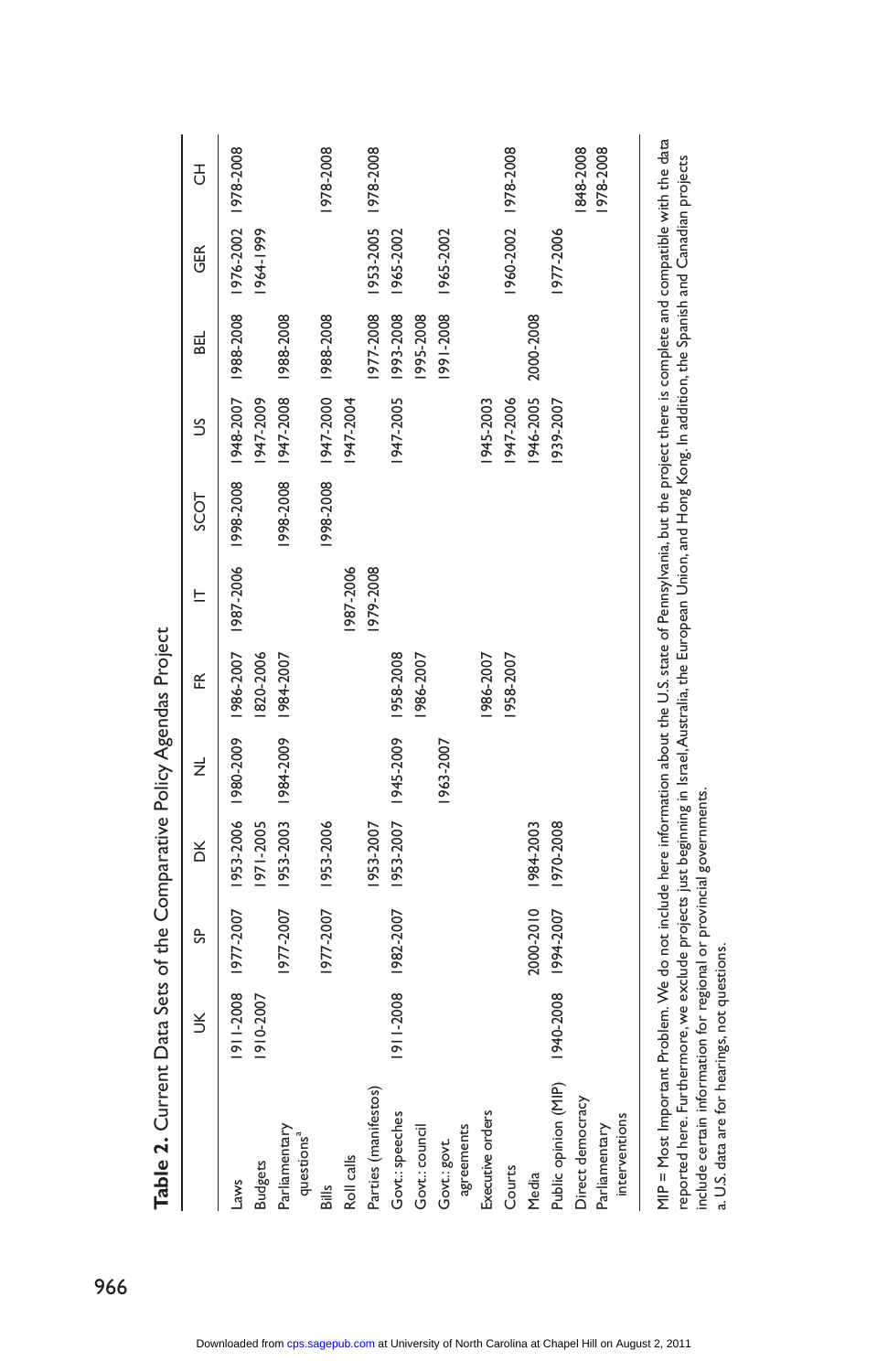#### **Structure of the Volume**

Each of the articles to follow uses various bits of data from the Comparative Agendas Project and illustrates a different aspect of the potential of the policy dynamics approach. Except for the final article, on intergovernmental relations within Spain's emerging decentralized structure of regionalized governance, each is the result of a large cross-national collaboration. The first article, led by Peter Mortensen, focuses on the "speech from the throne," a measure of the priorities of the executive, in the United Kingdom, Denmark, and the Netherlands. The article focuses on the limited impact of elections but the more substantial role of events and external developments in determining executive priorities. The second, led by Will Jennings, also focuses on executive speeches (across six countries) and demonstrates the importance of the "core functions" of government. Certain issues, considered central to the role of government, are virtually always "on the agenda," whereas others become the object of attention only during certain periods. The third, by Rens Vliegenthart and Stefaan Walgrave, focuses on the role of parliamentary question time in determining the agendas of the Belgian and Danish parliaments. Next, Christian Breunig analyzes budgetary changes in four countries to address questions of stability and change in comparative perspective. Finally, Laura Chaqués Bonafont and Anna M. Palau Roqué explore the emerging relations among the newly autonomous regions of Spain. Each of these articles explores similar questions of the causes of attention shift and the relative roles of attention versus elections in determining changes in the direction and priorities of national governments. Furthermore, each uses a similar research approach and a common, publicly available data set. We propose the articles that make up this special issue as one of the first statements of the potential of the policy dynamics approach to the study of comparative politics and comparative public policy. Although the articles certainly do not give a comprehensive overview of the potential of the approach, they do give an excellent introduction to its potential. We hope that readers familiar with comparative institutions and comparative public policy studies will be struck by the innovations taken here. With common data resources, a wide range of new questions may be addressed, and perhaps some old questions answered as well.

#### **Declaration of Conflicting Interests**

The author(s) declared no potential conflicts of interests with respect to the authorship and/or publication of this article.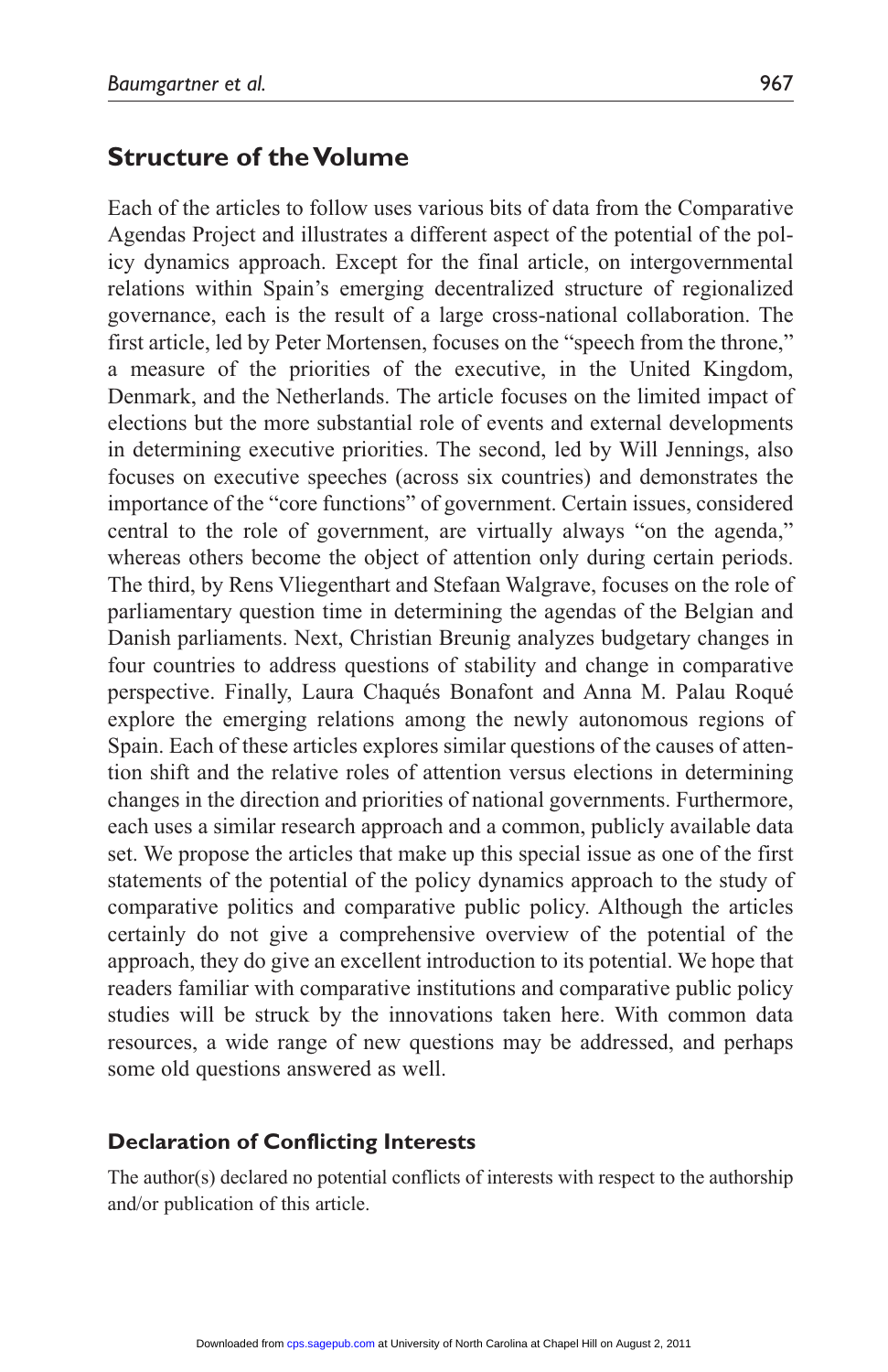## **Funding**

Baumgartner and Jones gratefully acknowledge support from the National Science Foundation through grants 9320922 and 0111611; Wilkerson for NSF awards 00880061 and 00880066.

### **Notes**

- 1. This special issue introduces many readers to the Comparative Agendas Project for the first time. The U.S.-based project has long made all its data resources available over the web at www.policyagendas.org and also contains a data analysis tool by which users can analyze the data online without any special training. Comparative projects have also made considerable data available online, and all will do so when the data collection projects are closer to completion. We also plan to develop a web-based analysis tool in the future. Our web site, www.comparativeagendas.org, provides a portal through which information about all the comparative projects can be found, a bibliography, and links to each of the national projects that make up our network of collaboration.
- 2. Data come from Sigelman and Buell (2004, Table 1) and exclude from their table "credibility or candor," "dirty tricks," and "ideology," as they are not policy issues. Inclusion of these three terms would reinforce, not weaken, the trends shown in Figure 2.
- 3. For a review of stick-slip dynamics see Scholz (2002) and Turcotte (1997, pp. 245-255). Turcotte describes these as "slider-block models" as well, with the experiment being to slide a block across a surface; friction will hold it in place until the force of movement exceeds the standing friction, and the "rolling friction" may well be lower than that required to get the block moving in the first place (also see Burridge & Knopoff, 1967.

#### **References**

- Adler, E. S., & Wilkerson, J. D. (2010). *How policies evolve*. Paper presented at the annual meetings of the Western Political Science Association, San Francisco, CA.
- Arrow, K. (1970). *Social choice and individual values*. New Haven, CT: Yale University Press.
- Austen-Smith, D. (1993). Information acquisition and orthogonal argument. In W. A. Barnett, M. J. Hinich, & N. J. Schofield (Eds.), *Political economy: Institutions*, *competition*, *and representation* (pp. 407-436). New York, NY: Cambridge University Press.
- Bachrach, P., & Baratz, M. (1962). The two faces of power. *American Political Science Review*, *56*, 947-952.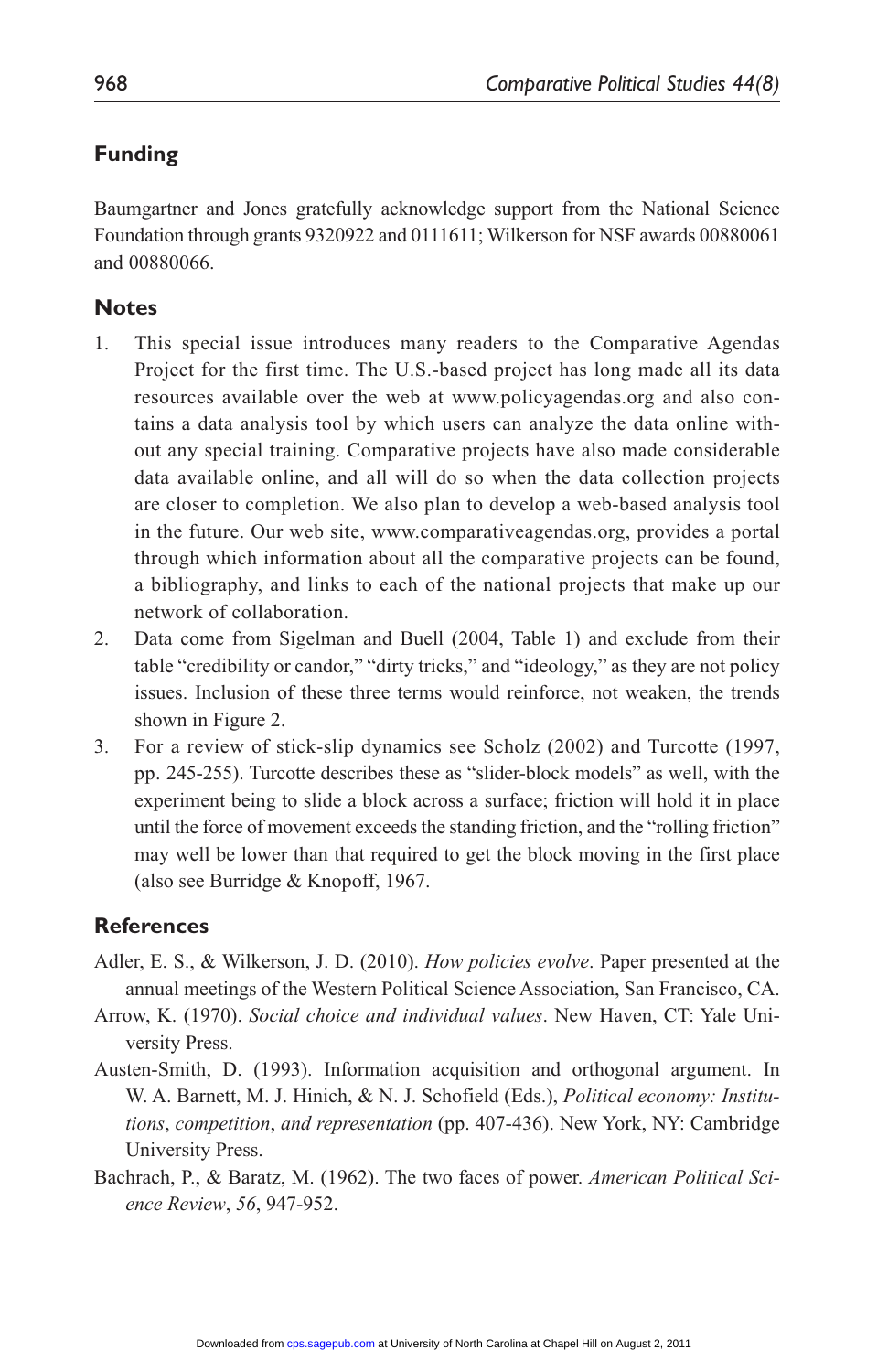- Baumgartner, F. R., Breunig, C., Green-Pedersen, C., Jones, B. D., Mortensen, P. B., Neytemans, M., & Walgrave, S. (2009). Punctuated equilibrium in comparative perspective. *American Journal of Political Science*, *53*, 602-619.
- Baumgartner, F. R., Grossman, E., & Brouard, S. (2009). Agenda-setting dynamics in France: Revisiting the "partisan hypothesis." *French Politics*, *7*(2), 57-95.
- Baumgartner, F. R., and Jones, B.D. (2009). *Agendas and Instability in American Politics*, 2nd ed. Chicago: University of Chicago Press.
- Baumgartner, F. R., Jones, B.D., & Wilkerson, J. (2002). Studying Policy Dynamics. In F. R. Baumgartner and B. D. Jones, (eds.), *Policy Dynamics*. Chicago: University of Chicago Press, pp. 29-46
- Budge, I., & Hofferbert, R. I. (1990). Mandates and policy outputs: U.S. party platforms and federal expenditures. *American Political Science Review*, *84*, 111-132.
- Budge, I., & Keman, H. (1990). *Parties and democracy*. New York, NY: Oxford.
- Burridge, R., & Knopoff, L. (1967). Model and theoretical seismicity. *Bulletin of the Seismology Society of America*, *57*, 341-371.
- Cobb, R. W., & Elder, C. D. (1972). *Participation in American politics: The dynamics of agenda-building*. Baltimore, MD: Johns Hopkins University Press.
- Cohen, B. (1963). *The press and foreign policy*. Princeton, NJ: Princeton University Press.
- Cox, G. W., & McCubbins, M. D. (2005). *Setting the agenda: Responsible party government in the U.S. House of Representatives*. New York, NY: Cambridge University Press.
- Damore, D. F. (2004). The dynamics of issue ownership in presidential campaigns. *Political Research Quarterly*, *57*, 391-397.
- Damore, D. F. (2005). Issue convergence in presidential campaigns. *Political Behavior*, *27*(1), 71-97.
- Dearing, J. W., & Rogers, E. M. (1996). *Agenda-setting*. London, UK: Sage.
- Downs, A. (1957). *An economic theory of democracy*. New York, NY: Harper & Row.
- Gilliam, F. D., Jr., & Iyengar, S. (2000). Prime suspects: The influence of local television news on the viewing public. *American Journal of Political Science*, *44*, 560-573.
- Green-Pedersen, C., & Mortensen, P. B. (2009). Who sets the agenda and who responds to it in the Danish parliament? A new model of issue competition and agenda-setting. *European Journal of Political Research*, *49*, 257-281.
- Hall, P. A. (1986). *Governing the economy: The politics of state intervention in Britain and France*. New York, NY: Oxford University Press.
- Hall, P. A., (ed.). (1989). *The Political Power of Economic Ideas: Keynesianism across Nations*. Princeton, NJ: Princeton University Press.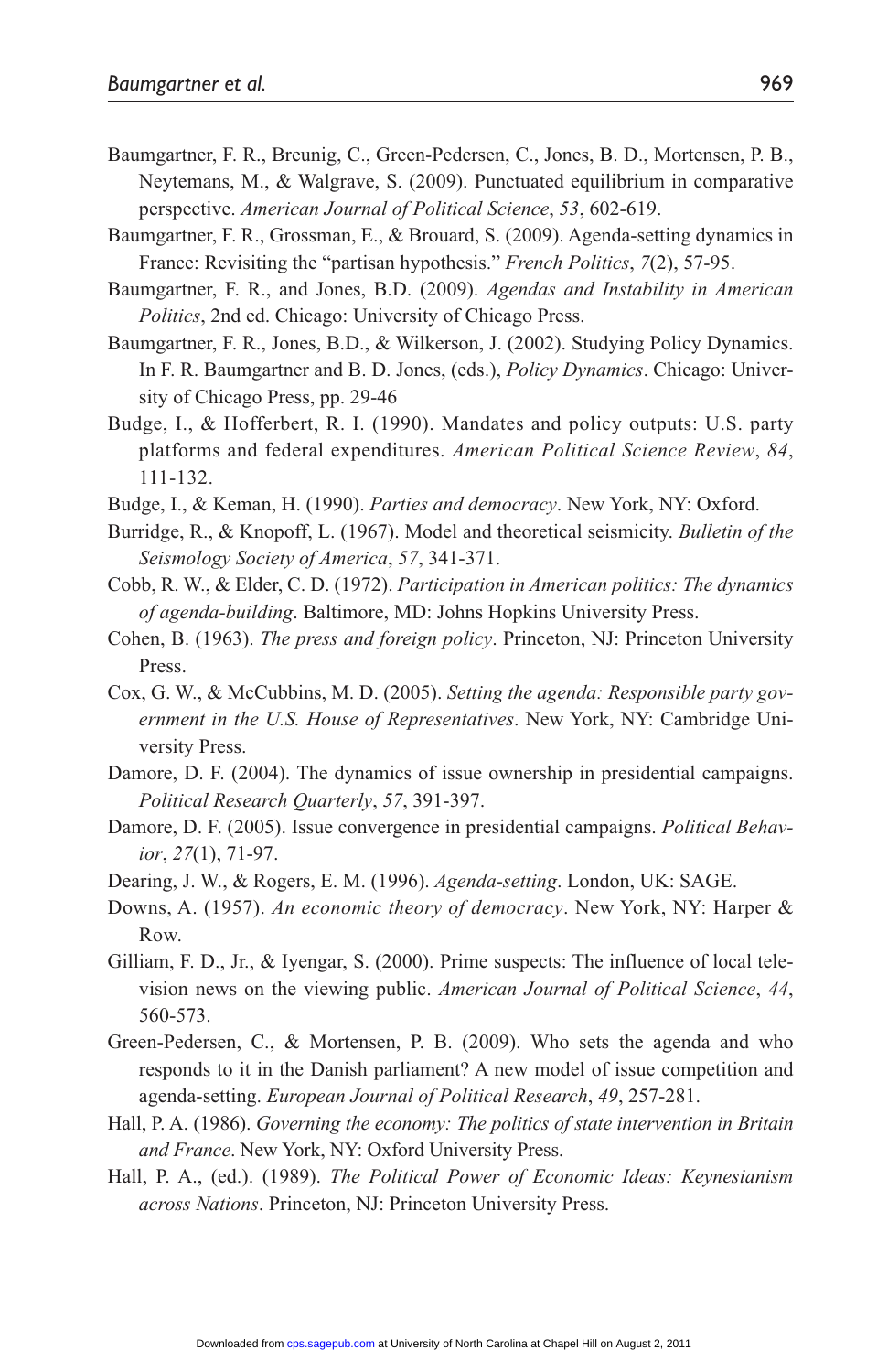- Hall, P. A. (1993). Policy paradigms, social learning, and the state: The case of economic policymaking in Britain. *Comparative Politics*, *25*, 275-296.
- Hillard, D., Purpura, S., & Wilkerson, J. (2008). Computer assisted topic classification for mixed methods social science research. *Journal of Information Technology & Politics*, *4*(4), 31-46.
- Iyengar, S., & Kinder, D. R. (1987). *News that matters: Television and American opinion*. Chicago, IL: University of Chicago Press.
- Jones, B. D. (2001). *Politics and the Architecture of Choice*. Chicago: University of Chicago Press.
- Jones, B. D., & Baumgartner, F. R. (2005). *The politics of attention: How government prioritizes problems*. Chicago, IL: University of Chicago Press.
- Jones, B. D., Baumgartner, F. R., Breunig, C., Wlezien, C., Soroka, S., Foucault, M., A. François, C. Green-Pedersen, P. John, C. Koski, P. B. Mortensen, F. Varone, and Walgrave, S. (2009). A general empirical law for public budgets: A comparative analysis. *American Journal of Political Science*, *53*, 855-873.
- Jones, B. D., Larsen-Price, H., & Wilkerson, J. (2009). Representation and American governing institutions. *Journal of Politics*, *71*, 277-290.
- Jones, B. D., & Surface-Shafran, J. (2009). *Do legislators sometimes vote against their preferences?* Paper presented at the American Politics Workshop, University of Chicago, Chicago, IL.
- Keeler, J. T. S. (1993). Opening the window for reform: Mandates, crises and extraordinary policymaking. *Comparative Political Studies*, *25*, 433-486.
- King, G., & Laver, M. (1993). On party platforms, mandates, and government spending. *American Political Science Review*, *87*, 744-750.
- Kingdon, J. W. (1984). *Agendas*, *alternatives*, *and public policies*. Boston, MA: Little, Brown.
- Klingemann, H.-D., Hofferbert, R. I., & Budge, I. (1994). *Parties*, *policies*, *and democracy*. Boulder, CO: Westview.
- Lapinski, J. S. (2008). Policy substance and performance in American lawmaking, 1877-1994. *American Journal of Political Science*, *52*, 235-251.
- McCombs, M., & Shaw, D. (1972). The agenda-setting function of mass media. *Public Opinion Quarterly*, *36*, 176-187.
- McCombs, M., & Zhu, J. (1995). Capacity, diversity and volatility of the public agenda: Trends from 1954 to 1994. *Public Opinion Quarterly*, *59*, 495-525.
- Muller, W. C., & Strom, K. (Eds.). (1999). *Policy*, *office*, *or votes?* New York, NY: Cambridge University Press.
- Petrocik, J. R. (1996). Issue ownership in presidential elections, with a 1980 case study. *American Journal of Political Science*, *40*, 825-850.
- Rasch, B. E., & Tsebelis, G. (2010). *The role of governments in legislative agenda setting*. New York, NY: Routledge.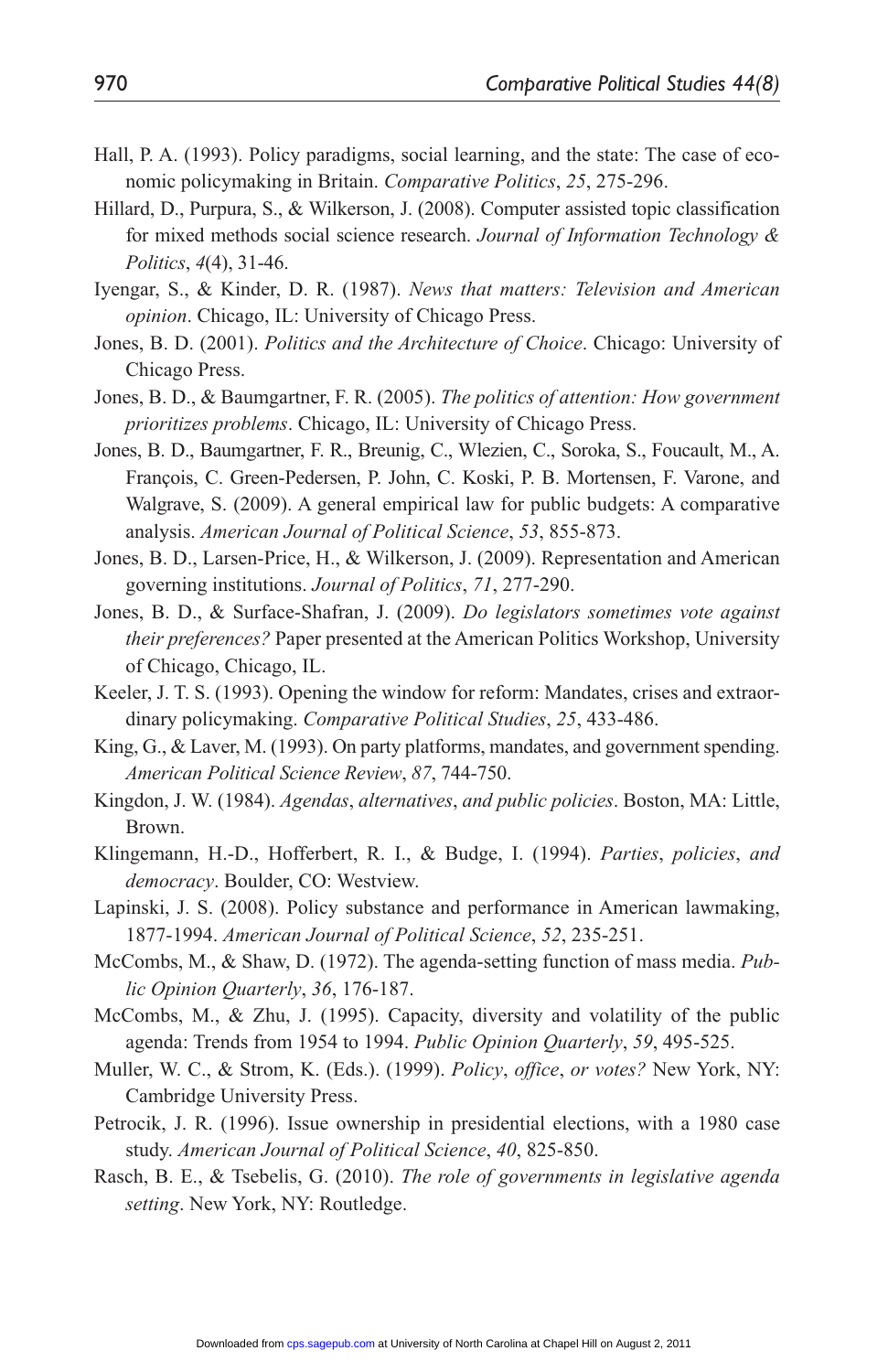- Riker, W. H. (1986). *The art of political manipulation*. New Haven, CT: Yale University Press.
- Riker, W. H. (1988). *Liberalism against populism*. Prospect Heights, IL: Waveland Press.
- Riker, W. H. (Ed.). (1995). *Agenda formation*. Ann Arbor: University of Michigan Press.
- Riker, W. H. (1996). *The strategy of rhetoric*. New Haven, CT: Yale University Press.
- Schattschneider, E. E. (1960). *The semi-sovereign people*. New York, NY: Holt, Rinehart & Winston.
- Scholz, C. H. (2002). *The mechanics of earthquakes and faulting* (2nd ed.). New York, NY: Cambridge University Press.
- Shepsle, K. A., & Weingast, B. R. (1981). Structure-induced equilibrium and legislative choice. *Public Choice*, *37*, 503-519.
- Shepsle, K. A., & Weingast, B. R. (1987). The institutional foundations of committee power. *American Political Science Review*, *81*, 85-104.
- Sigelman, L., & Buell, E. H., Jr. (2004). Avoidance or engagement? Issue convergence in US presidential campaigns, 1960–2000. *American Journal of Political Science*, *48*, 650-661.
- Simon, A. F. (2002). *The winning message: Candidate behavior*, *campaign discourse*, *and democracy*. New York, NY: Cambridge University Press.
- Simon, H. A. (1985). Human nature in politics: The dialogue of psychology with political science. *American Political Science Review*, *79*, 293-304.
- Stimson, J. A. (1999). *Public opinion in America: Moods*, *cycles*, *and swings* (2nd ed.). Boulder, CO: Westview.
- Turcotte, D. L. (1997). *Fractals and chaos in geology and geophysics* (2nd ed.). New York, NY: Cambridge University Press.
- Walgrave, S., Lefevere, J., & Nuytemans, M. (2009). Issue ownership stability and change: How political parties claim and maintain issues through media appearances. *Political Communication*, *26*, 153-172.

#### **Bios**

**Frank R. Baumgartner** is the Richard J. Richardson Distinguished Professor of Political Science at the University of North Carolina at Chapel Hill. His most recent books include *Lobbying and Policy Change* (Chicago, 2009), *The Decline of the Death Penalty and the Discovery of Innocence* (Cambridge, 2008), and *Agendas and Instability in American Politics*, 2nd ed. (Chicago, 2009). With Bryan Jones, he created the Policy Agendas Project.

**Bryan D. Jones** holds the J. J. "Jake" Pickle Regents Chair in Congressional Studies at the University of Texas at Austin. His books include *The Politics of Bad Ideas*,